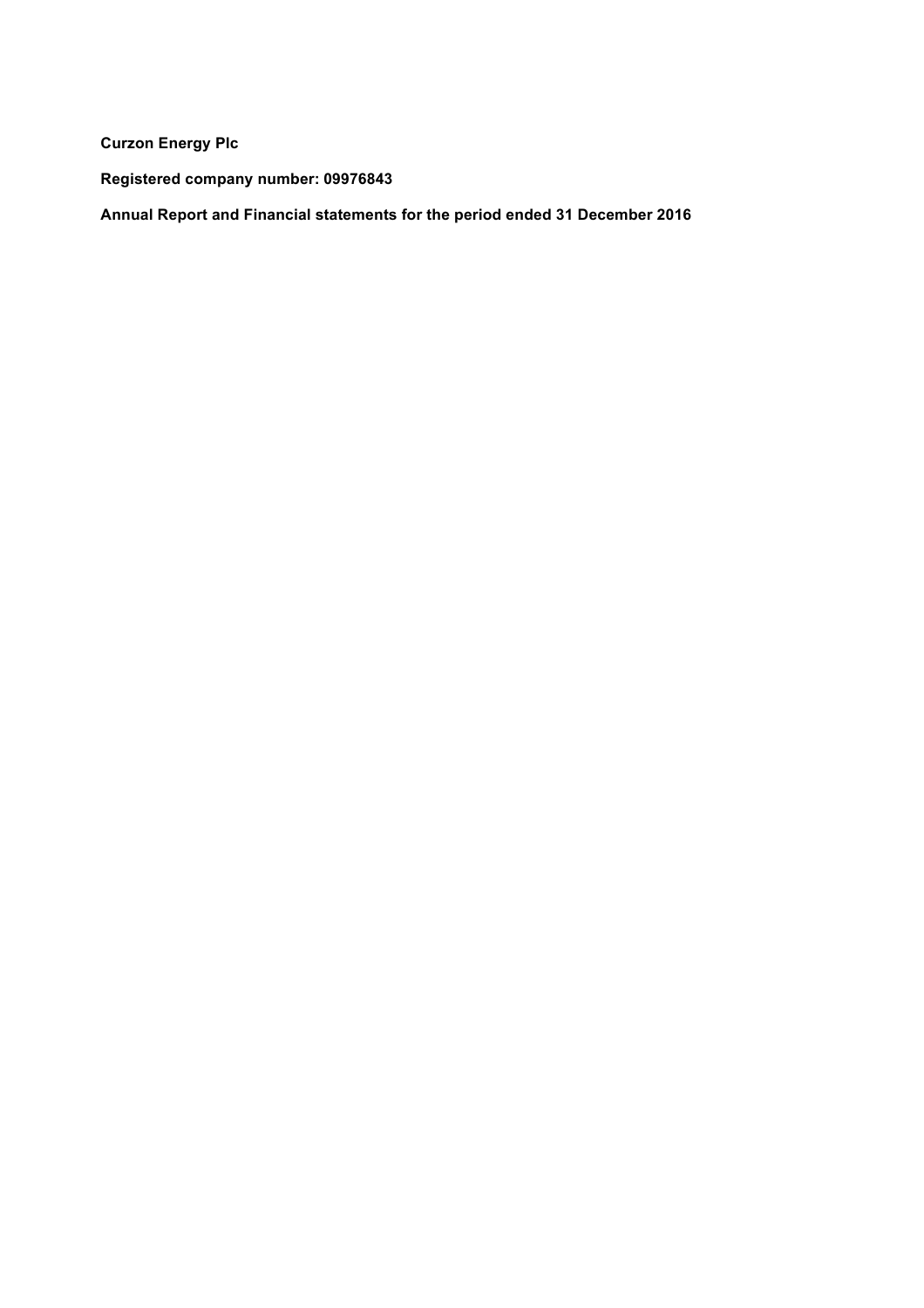# **Curzon Energy Plc**

# **Contents Page Number**

| Company information                                                                                                                | (i)      |
|------------------------------------------------------------------------------------------------------------------------------------|----------|
| Chairman's Statement                                                                                                               | 1        |
| Strategic Report                                                                                                                   | $2 - 5$  |
| Directors' Report                                                                                                                  | $6 - 14$ |
| Statement of Directors' Responsibilities in respect of the Strategic Report, the<br>Directors' Report and the Financial Statements | 15       |
| Independent Auditors' Report to the Members of Curzon Energy Plc                                                                   | $16-17$  |
| <b>Statement of Financial Position</b>                                                                                             | 18       |
| Statement of Comprehensive Income                                                                                                  | 19       |
| Statement of Changes in Equity                                                                                                     | 20       |
| <b>Statement of Cash Flows</b>                                                                                                     | 21       |
| Notes to the Financial Statements                                                                                                  | 22-26    |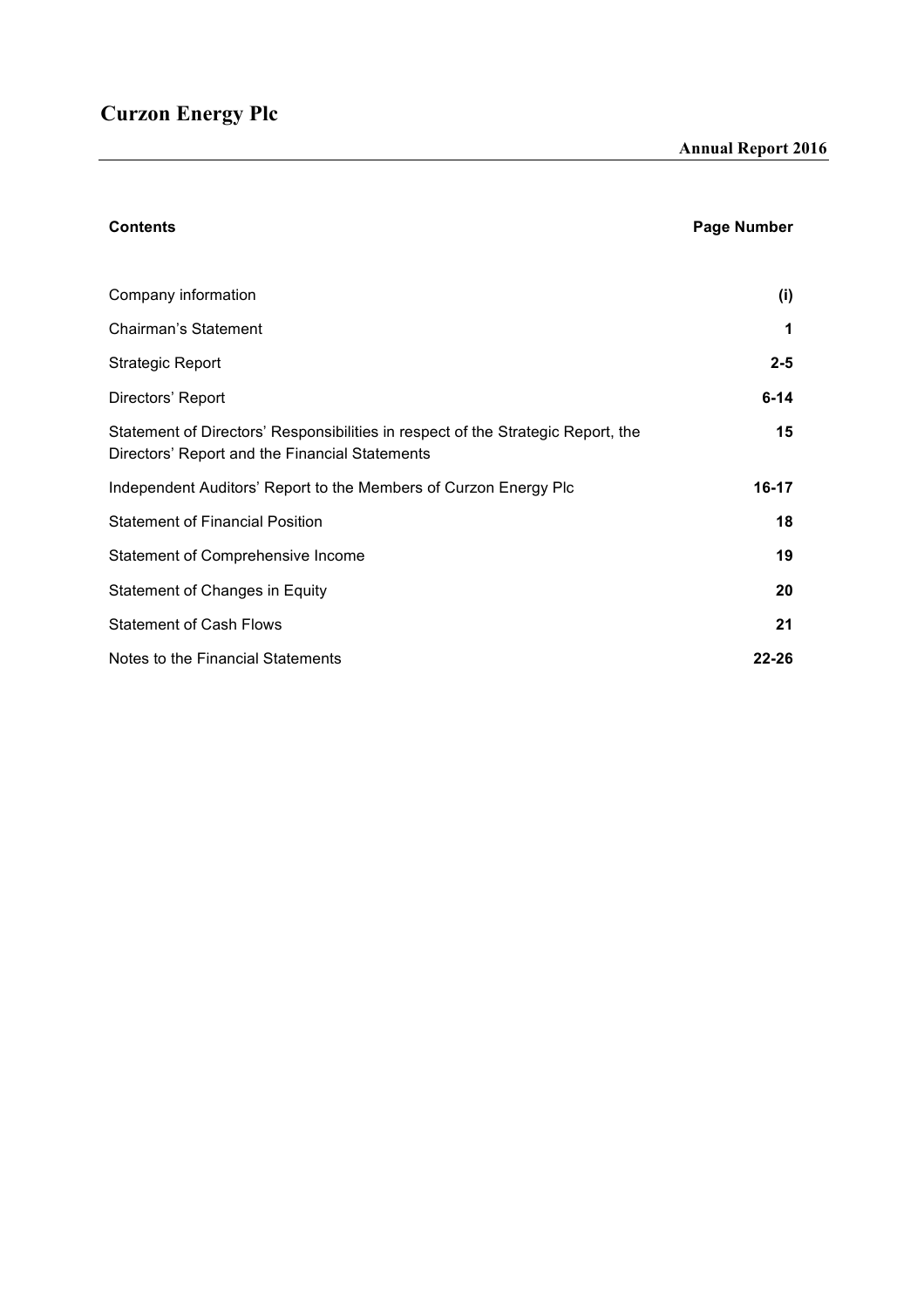#### **Company information**

#### **Directors**

John McGoldrick Chairman and Non-Executive Director Thomas Wagenhofer Executive Director Thomas Mazzarisi Executive Director Stephen Schoepfer

Brian James Kinane Non-Executive Director Owen May Non-Executive Director

**Company secretary** Thomas Mazzarisi

**Company number** 09976843

# **Registered address**

 Kemp House 152 City Road London EC1V 2NX

#### **Independent auditors**

Crowe Clark Whitehill LLP St Bride's House 10 Salisbury Square London EC4Y 8EH

#### **Company's Solicitors**

 McCarthy Denning Limited 25 Southampton Buildings London WC2A 1AL

#### **Financial advisor and broker**

SP Angel Corporate Finance LLP Prince Frederick House 35-39 Maddox Street London W1S 2PP

#### **Registrars**

Neville Registrars Limited Neville House 18 Laurel Lane Halesowen B63 3DA

#### **Bankers**

Barclays Bank plc Level 27 One Churchill Place London E14 5HP

#### **Competent Person**

Dr. John Seidle Vice-President of MHA Petroleum Consultants LLC 730 17th Street, Suite 410 Denver, CO 80202 USA(i)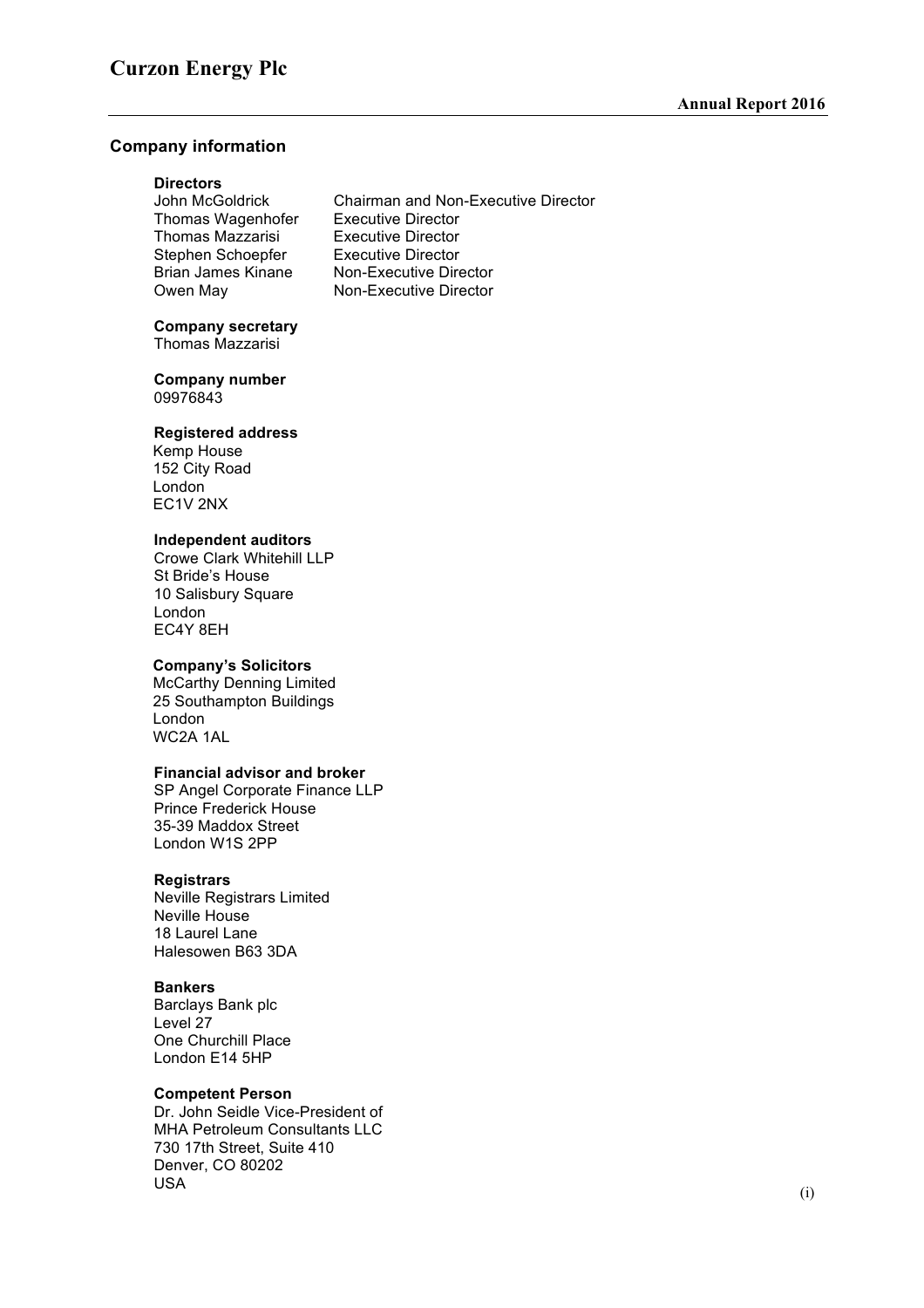# **Chairman's Statement**

I am pleased to present the first annual report for the Company covering its results for the period from its incorporation on 29 January 2016 to 31 December 2016.

The Company was incorporated for the purposes of investing in the oil and gas sector.

The Company had not commenced trading activities at 31 December 2016. However, the Company entered into negotiations to acquire the entire membership interest of Coos Bay Energy LLC ('Coos Bay') which resulted in a membership interest purchase agreement dated 20 May 2017 (the 'Acquisition').

The consideration for the Acquisition was completed on 03 October 2017 by the issue of an aggregate of 40 million Ordinary Shares to the members of Coos Bay.

On 4 October, the Company admitted its shares to the Standard Listing segment of the Official List, to trade on London Stock Exchange's main market for listed securities, raising gross proceeds of £2.3 million (approximately £1.6 million net of expenses). The Company is pursuing a targeted acquisition strategy of oil and gas assets, the first of which is its 100% interest in Coos Bay, the owner and operator of c.45,370 acres of coalbed methane leases in Coos Bay, Oregon, USA. The net proceeds are to be used to connect five existing wells to sales lines and to drill two new production wells

The Board has been significantly strengthened since the year-end in order to pursue this strategy. Corporate governance will remain a topic close to the top of the Board's agenda going forward.

The Company incurred a loss of £293,661 in the period ended 31 December 2016. A majority of this loss comprised expenditure in relation to the acquisition of Coos Bay and the Company's admission to the London Stock Exchange.

Following the Acquisition, the Group's main focus is on developing the business of Coos Bay. Going forward, the Group's main objectives are to complete Phase I (proof of concept) which involves re-entering the five existing wells and bringing them to production followed by the drilling and completion of two additional wells with first gas from these new wells projected in Q2 of 2018. Should Phase I be successful, the Company would seek further capital to progress to Phase II (initial development). Should Phase II prove successful, a further funding round will be required to commence and complete Phase III (large scale development).

On behalf of the Board, I would like to take this opportunity to thank our staff and advisers for their hard work as well as the shareholders for their support given to the Company. With the Coos Bay acquisition now complete, the Board believes this will provide the potential to deliver significant value to shareholders.

We look forward to updating shareholders on our progress in due course.

**John McGoldrick Non-Executive Chairman 06 December 2017**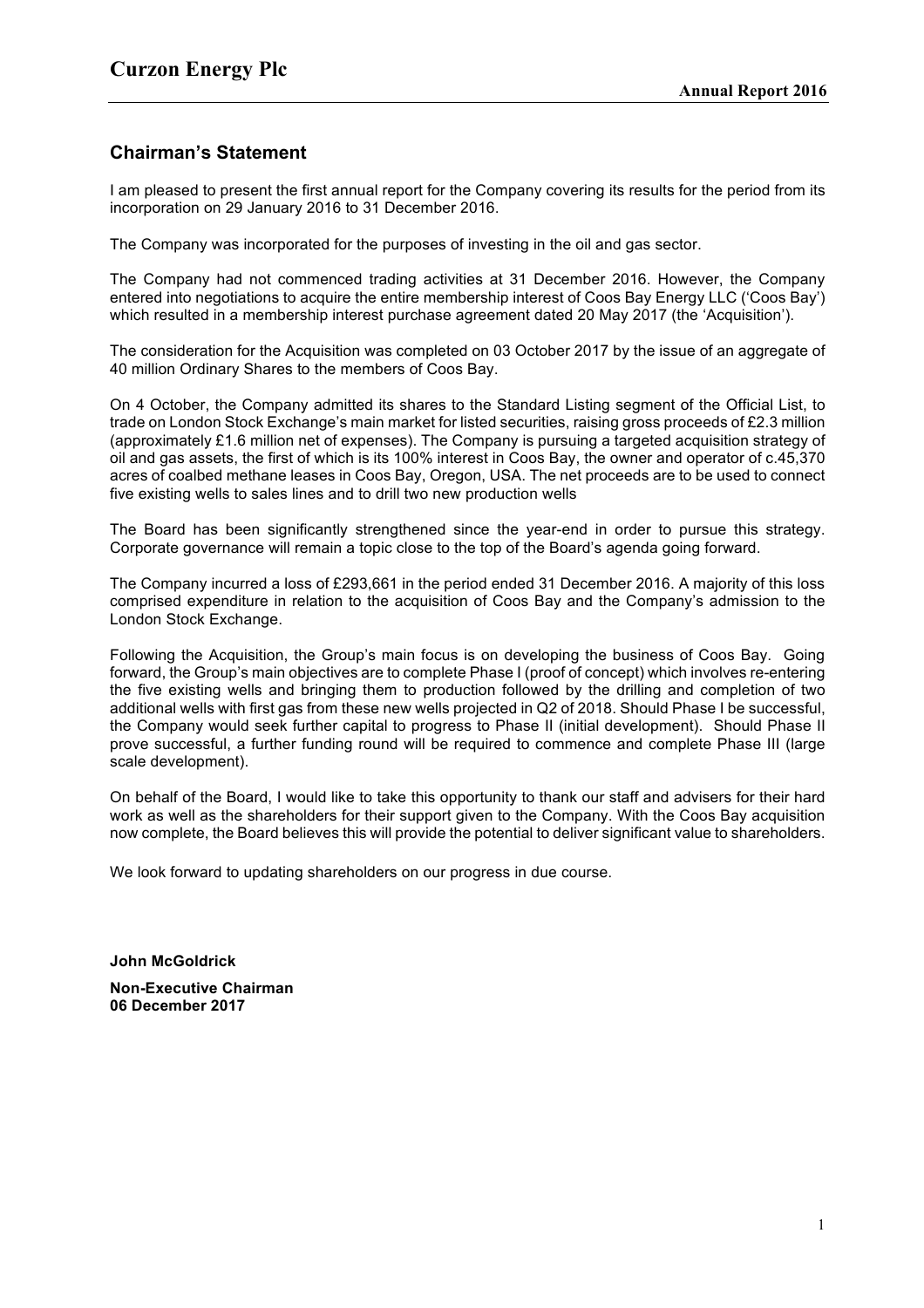# **Strategic Report**

#### **Financial Results**

The Company was formed in January 2016 to undertake acquisitions in the oil and gas sector. During the period ended 31 December 2016, the Company has not traded but, as noted in the Chairman's Statement, it has since acquired Coos Bay.

The acquisition of Coos Bay was successfully concluded in September 2017 for an agreed consideration of £3.2 million, payable by way of the issue of shares to the former owners of Coos Bay. We also completed a placing of shares for a cash consideration of £2.3 million, pursuant to the Company's admission to the Official List. The costs of admission (including fees and commissions) were £0.7 million. The net proceeds, after deducting fees and expenses in connection with admission were approximately £1.6 million.

The loss for the period to 31 December 2016 was £293,661. There were no revenues and the majority of the loss related to preliminary expenditure in connection with the Company's acquisition of Coos Bay and admission to the Official List.

As a result of these initial losses, there is no tax charge for the period.

The loss per share was 6.27 pence.

The Company's cash balances at the end of 2016 totalled £10,715. With the net proceeds from the Company's placing of shares in September 2017, the Company's cash resources are considered sufficient to meet its obligations.

The Directors are now looking to implement the development of the Coos Bay business whilst keeping day-to-day overhead costs under control. The acquisition of Coos Bay is the first step in the Company's acquisition strategy.

The Board believes that the Company will be able to raise, as required, sufficient cash or reduce its commitments to enable it to continue these objectives, and to continue to meet, as and when they fall due, its liabilities for at least the next twelve months from the date of approval of these financial statements. The financial statements have, therefore, been prepared on the going concern basis.

Following the acquisition of Coos Bay, the Group has 7 staff (including Directors).

#### **Principal activities**

The Company was incorporated on 29 January 2016 in England and Wales as an investment company to acquire oil and gas assets. Its first acquisition was of Coos Bay. The Company is not currently evaluating and has not identified any other projects. The Directors expect to identify and assess other oil and gas opportunities in the future and expect to return to the market if they wish to acquire and/or raise funds for other projects.

Following the acquisition of Coos Bay by the Company, the Group's main focus will be to develop the business of Coos Bay and to focus on the Coal Bed Methane ("CBM'') gas sector in Oregon. The Company raised £650,362 in a private funding round principally from UK, US and European investors prior to admission. These funds were primarily used to meet start-up costs and costs associated with acquiring Coos Bay. The consideration for the acquisition was by the issue of 40 million Ordinary Shares to the members in Coos Bay and assumption by the Company of certain loan notes as described in note 10 to the financial statements.

Coos Bay owns certain CBM and related assets, which it acquired on 4 November 2016 by acquiring Westport Energy Acquisition, Inc. and its wholly owned subsidiary Westport Energy LLC (the 'US Group '') from Westport Energy Holdings Inc., a publicly held company trading on the OTC Pink Market. The US Group had been operating a CBM business in Coos Bay, Oregon for 6 years. At the time of the Acquisition, the US Group's CBM business consisted of leases to approximately 45,370 acres in Coos Bay, Oregon.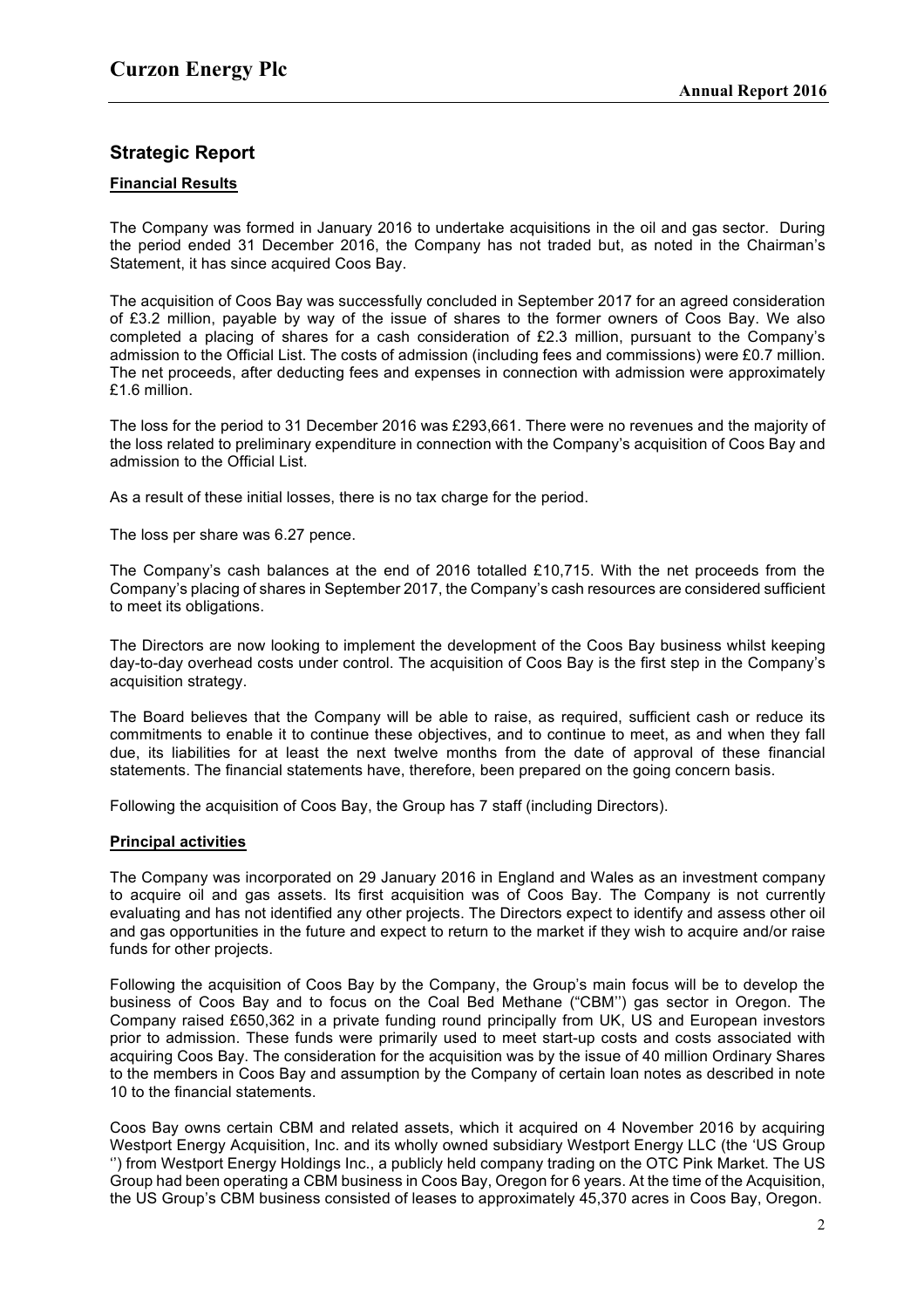The management team of the US Group, will continue in their management roles allowing the Group to maintain management continuity and continuity in-field operations.

The Group's business will be operated through the US Group, with a focus on oil and gas exploration, appraisal and development, with the goal of commencing production from certain assets in the near term. Its first project is to appraise, develop and produce CBM gas from Prospective and Contingent Resources in the Coos Bay Basin, primarily targeting natural gas from coal seams of the Coaledo Formation in the Coos Bay Basin. Secondary objectives of the Group may include the exploration, production and acquisition of natural gas, and possibly oil, trapped in conventional reservoirs

Following the acquisition of Coos Bay, the Company is a holding company with the following subsidiaries:

| Name                                        | Country of<br>Incorporation | Proportion of<br>equity ownership | Principal activity               |
|---------------------------------------------|-----------------------------|-----------------------------------|----------------------------------|
| Coos Bay Energy<br><b>LLC</b>               | Nevada, USA                 | 100%                              | Gas Exploration &<br>Development |
| <b>Westport Energy</b><br>Acquisition, Inc. | Delaware, USA               | 100%                              | <b>Holding Company</b>           |
| Westport Energy,<br>LLC                     | Delaware, USA               | 100%                              | Gas Exploration &<br>Development |

Coos Bay, which employs the Group's employees and conducts operations in the Coos Bay Basin Area, is held directly by the Company. Its two indirectly owned subsidiaries are Westport Energy Acquisition Inc. and its wholly-owned subsidiary, Westport Energy LLC.

#### **Review of the business**

2016 saw the Company's formation and development of management's long-term plans for an acquisition strategy in the oil and gas sector. These have been progressed further during 2017 culminating with the acquisition of Coos Bay and the Company's listing on the London Stock Exchange.

#### **Key performance indicators (KPIs)**

The Directors have identified the following key performance indicators ('KPIs') that the Company will track over 2017 and into future years. These will be refined and augmented as the Group's business matures: The Directors consider that the KPIs are:

- i) A well-funded business in terms of cash resources; and
- ii) Appraisal and drill results of its CBM assets.

#### **Principal Risks and Risk Management**

Exploration is an inherently extremely risky business:

- Even the most promising prospects can have failures for many reasons, such as:
	- $\circ$  The coal bed methane assets may not be found in commercial quantities if there are errors in the underlying geological assumptions or analysis.
	- $\circ$  CBM may have been present, but escaped due to unexpected geological events
	- o The reservoir may not flow at commercially viable rates of flow.
	- $\circ$  The drilling may encounter technical problems which make it impossible or too expensive to reach the target.
	- o The ability of the Group to exploit and develop gas reserves depends on its current leases. The Group currently has under lease approximately 45,370 acres of prospective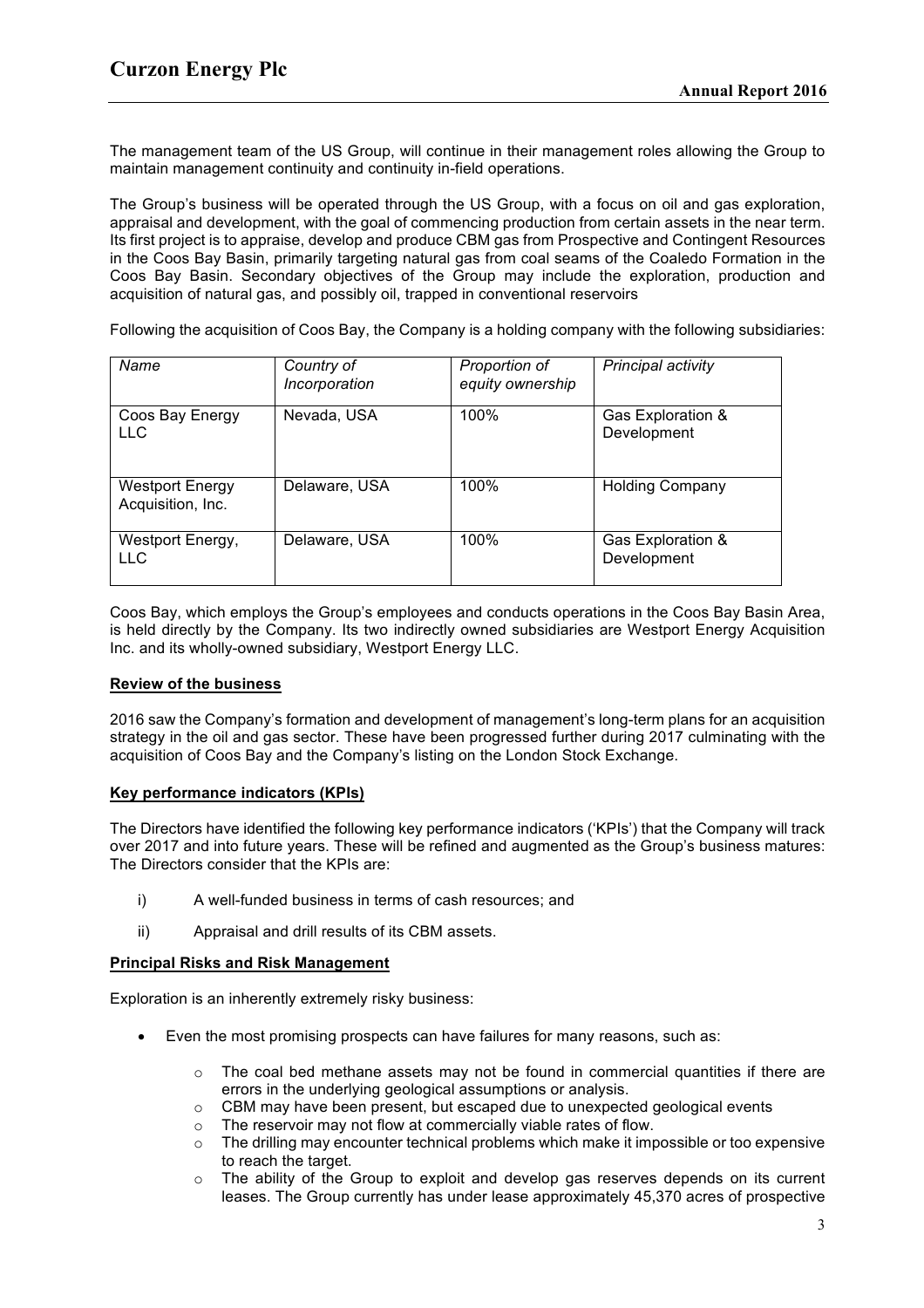coalbed methane lands in the Coos Bay Basin under two major leases and three ancillary leases. There is no guarantee that existing leases will be continued beyond their primary term.

- The Company may take on commitments for which it then cannot find adequate funding. Although the Company can then potentially sell all or part of its assets:
	- o There is no guarantee it can find a buyer.
	- o Even if it does find a buyer, the transaction may take too long and the Company's cash resources may become exhausted.

#### **The Company's risk mitigation strategies include the following:**

- Partnering with key experts that have demonstrated an ability to predict the presence or absence of hydrocarbons.
- Utilizing the Directors' experience who have excellent local knowledge as to where to seek assets.
- Securing the support of a number of key private shareholders, and actively pursuing other sources of funding.
- Utilizing third parties to assist with the management of currency risk.

#### **Corporate Responsibility**

The Company takes its responsibilities as a corporate citizen seriously. The Board's primary goal is to create shareholder value but in a responsible way which serves all stakeholders.

#### **Governance**

The Board considers sound governance as a critical component of the Company's success and the highest priority. The Company has an effective and engaged Board, with a strong non-executive presence from diverse backgrounds and well-functioning governance committees. Through the Company's compensation policies and variable components of employee remuneration, the Remuneration Committee of the Board seeks to ensure that the Company's values are reinforced in employee behaviour and that effective risk management is promoted.

#### **Employees and their development**

The Company is dependent upon the qualities and skills of its employees and the commitment of its people plays a major role in the Company's business success. The Company invests in training and developing its staff through internally arranged knowledge sharing events and through external courses.

Employees' performance is aligned to the Company's goals through an annual performance review process and via incentive programmes. The Company provides employees with information about its activities through regular briefings and other media. The Company operates a share option and warrant scheme operated at the discretion of the Remuneration Committee.

#### **Diversity and inclusion**

The Company does not discriminate on the grounds of age, gender, nationality, ethnic or racial origin, non-job-related-disability, sexual orientation or marital status. The Company gives due consideration to all applications and provides training and the opportunity for career development wherever possible. The Board does not support discrimination of any form, positive or negative, and all appointments are based solely on merit.

#### **Health and safety**

The Company endeavours to ensure that the working environment is safe and healthy and conducive to the wellbeing of employees who are able to balance work and family commitments. The Company has a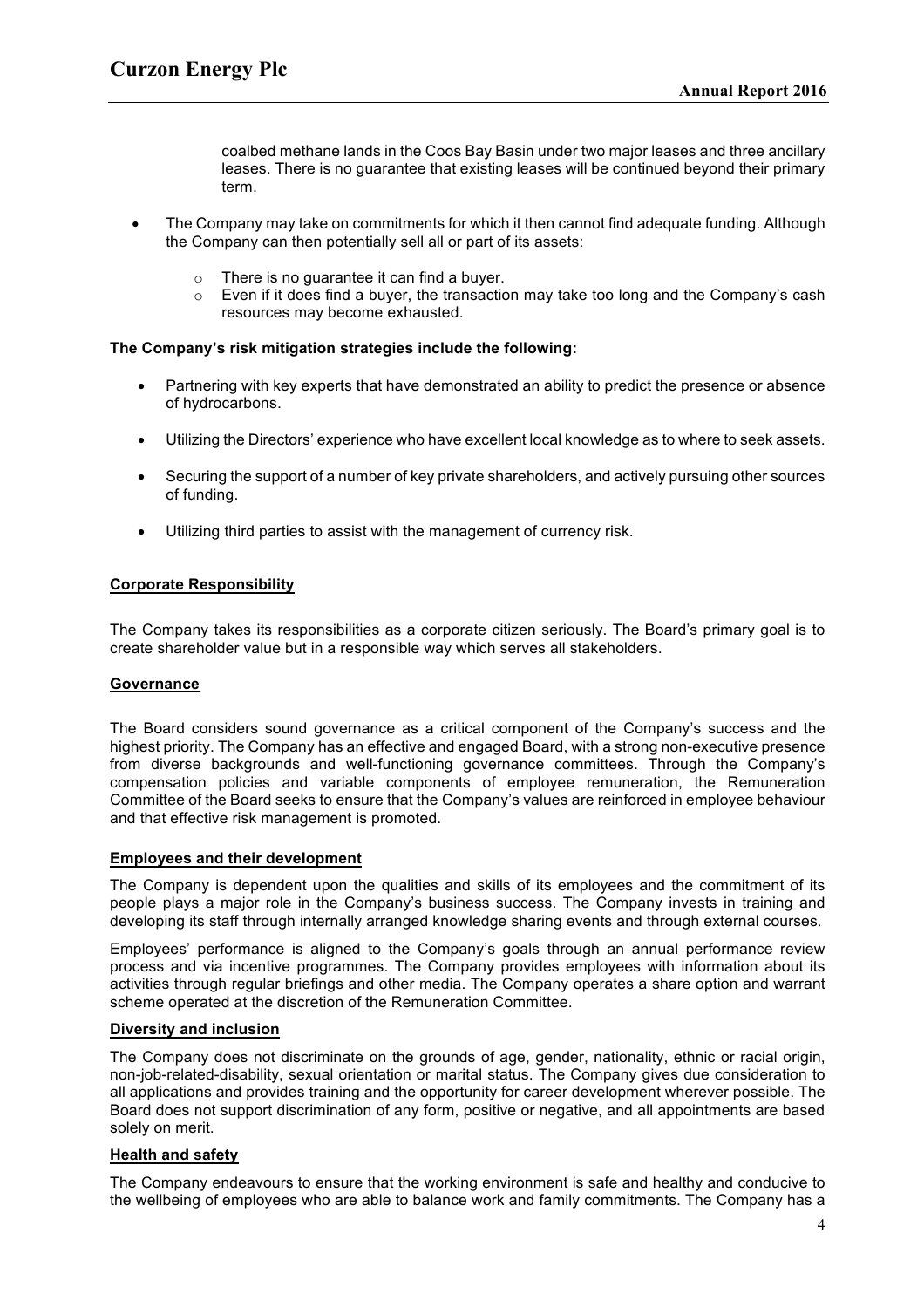Health and Safety at Work policy which is reviewed regularly by the Board and is committed to the health and safety of its employees and others who may be affected by the Company's activities. The Company provides the information, instruction, training and supervision necessary to ensure that employees are able to discharge their duties effectively. The Health and Safety procedures used by the Company ensure compliance with all applicable legal, environmental and regulatory requirements as well as its own internal standards.

### **Outlook**

The Company's near-term goals are to develop the business of Coos Bay and to focus on the Coal Bed Methane gas sector in Oregon.

The Company has successfully completed two fundraisings and is building a talented team to implement its plans.

We have achieved significant progress and are confident that we can meet the challenges that lie ahead.

Signed by order of the board

Stephen Schoepfer Chief Executive Officer Date 06 December 2017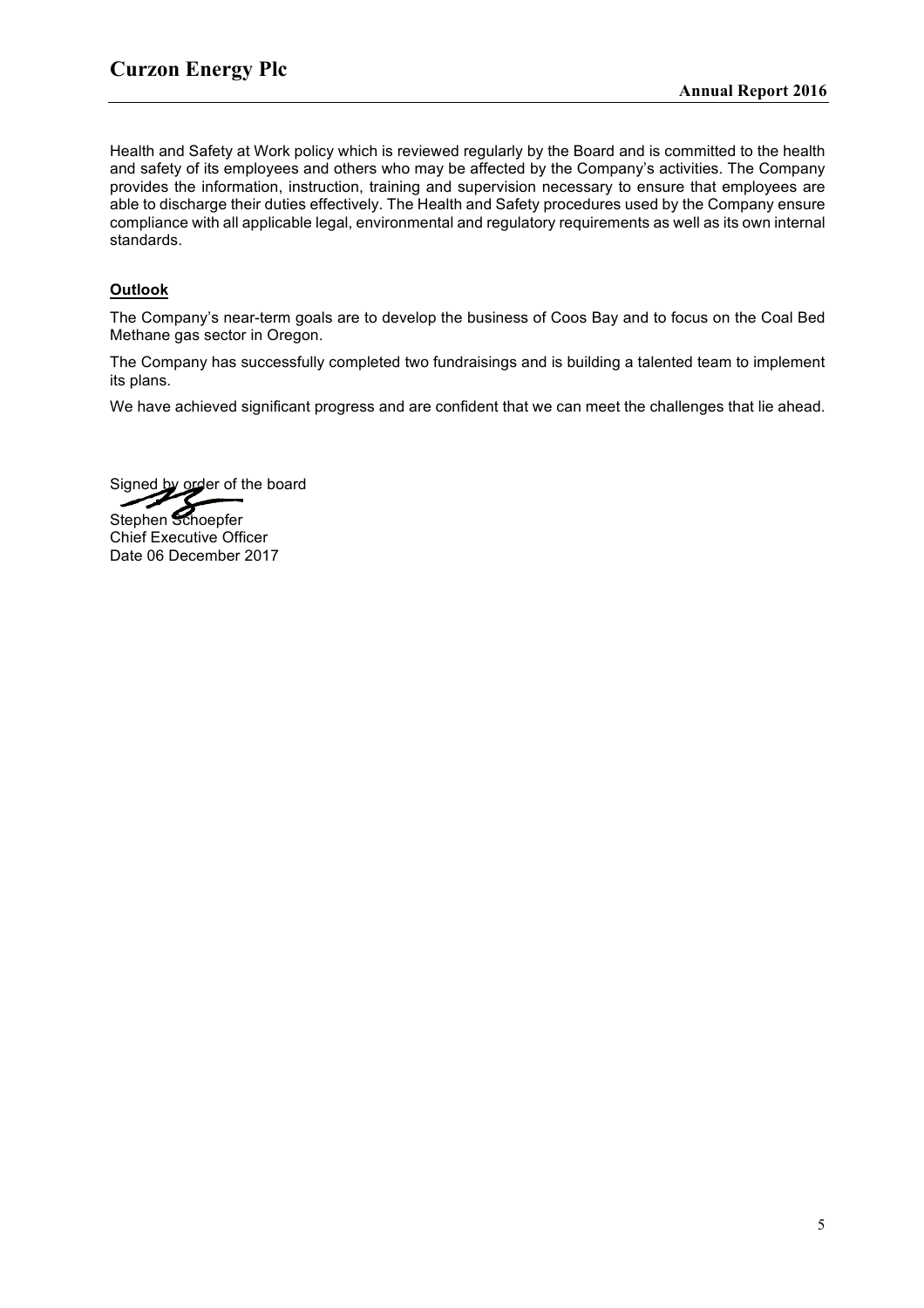# **Directors Report for the period ended 31 December 2016**

The Directors present their first report on the Company, together with the audited financial statements of the Company for the period from 29 January 2016 to 31 December 2016.

### *Principal activities*

The Company was formed to undertake acquisitions in the oil and gas sector. Following the acquisition of Coos Bay in September 2017, the principal activities of the Group have been that of coal bed methane exploration and development.

#### *Cautionary statement*

The review of the business and its future development in the Strategic Report has been prepared solely to provide additional information to shareholders to assess the Company's strategies and the potential for these strategies to succeed. It should not be relied on by any other party for any other purpose. The review contains forward looking statements which are made by the Directors in good faith based on information available to them up to the time of the approval of the reports and should be treated with caution due to the inherent uncertainties associated with such statements

#### *Results and dividends*

Given the nature of the business and its development strategy, it is unlikely that the Board will recommend a dividend in the next few years. The Directors believe the Company should seek to re-invest profits to fund the Company's growth strategy over the medium term.

#### *Business review and future developments*

Details of the business activities and developments made during the period can be found in the Strategic Report and in note 1 to the Financial Statements respectively.

#### *Disclosure of information to auditor*

The Directors who held office at the date of approval of this Directors' report confirm that, so far as they are each aware, there is no relevant audit information of which the Company's auditor is unaware; and each director has taken all the steps that he ought to have taken as a director to make himself aware of any relevant audit information and to establish that the Company's auditor is aware of that information.

#### *Financial instruments and risk management*

Disclosures regarding financial instruments are provided within Note 7 to the Financial Statements.

#### *Capital structure and issue of shares*

Details of the Company's share capital, together with details of the movements during the period are set out in Note 5 to the Financial Statements. The Company has one class of ordinary share which carry no right to fixed income.

#### *Post balance sheet events*

On 28 May 2017, the Company subdivided each Ordinary Share of £1 each into 100 Ordinary Shares of £0.01 each. Following the subdivision, the aggregate number of Ordinary Shares in issue was 8,129,700.

In September 2017, the Company completed the acquisition of Coos Bay and raised £2.3 million via a placing of new shares to fund the exploration and development of its CBM assets and to provide working capital.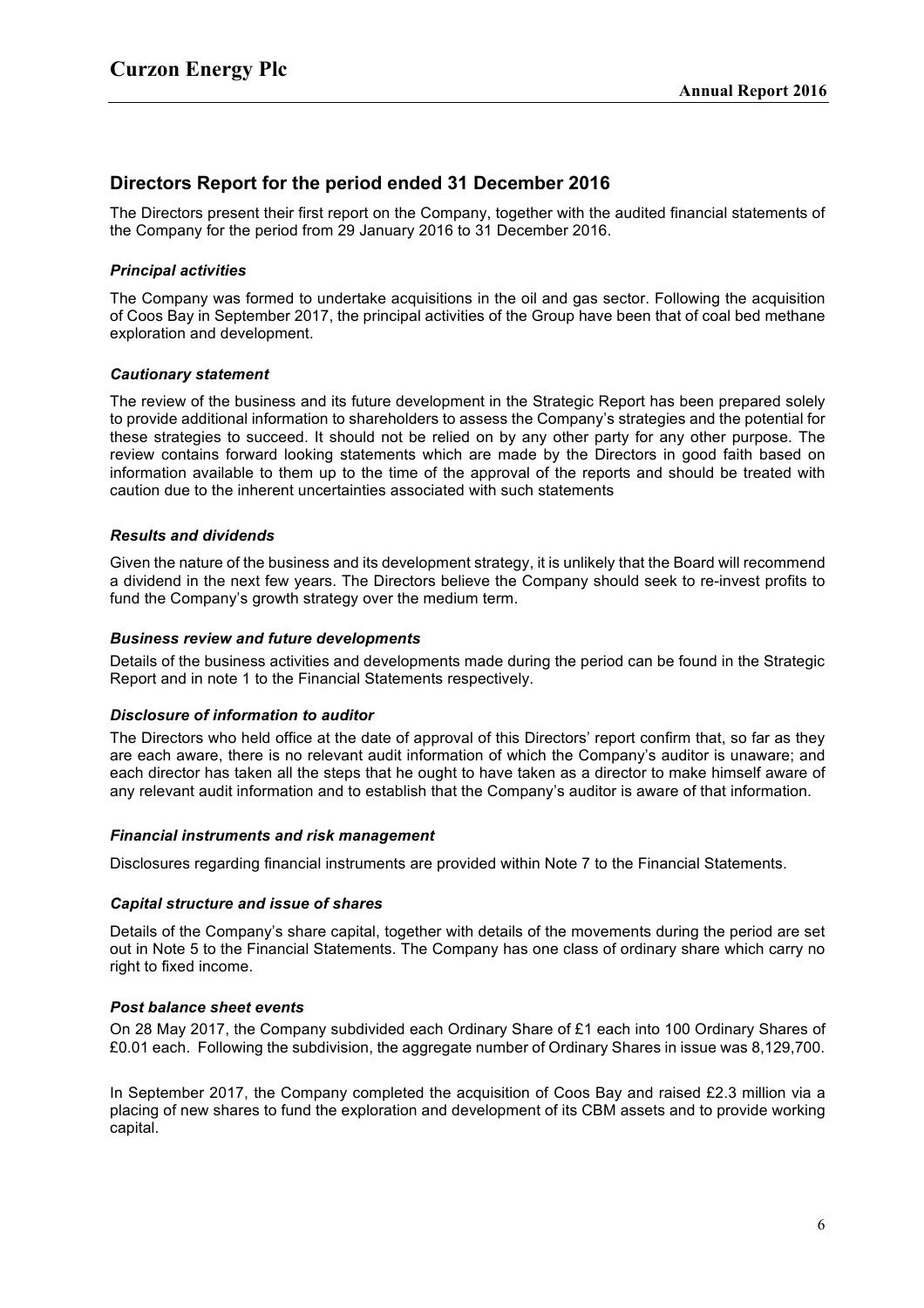On 26 September2017, Coos Bay assigned to the Company loan notes from YA Global Investments L.P., Jonathan Gellis and Cuart Investments PCC Ltd. Full details are disclosed in Note 10 to the Financial **Statements** 

Subsequent to 31 December 2016, Coos Bay has paid £101,000 of costs on behalf of the Company. This amount remains outstanding as at the date of this report.

On admission to the Official List, the Company granted a total of 8,263,904 Options and Warrants pursuant to the terms of the Company's stock option plan to subscribe for Ordinary Shares of £0.01 each in the capital of the Company.

#### *Directors*

The Directors of the Company who have served during the period and at the date of this report are:

| <b>Director</b>    | Role                                | Date of<br>appointment | <b>Board</b><br><b>Committee</b> |
|--------------------|-------------------------------------|------------------------|----------------------------------|
| John McGoldrick    | Chairman and Non-Executive Director | 4/10/2017              | N                                |
| Thomas Wagenhofer  | Executive Director                  | 27/9/2016              | A                                |
| Thomas Mazzarisi   | Executive Director                  | 29/1/2016              |                                  |
| Stephen Schoepfer  | Executive Director                  | 29/1/2016              |                                  |
| Brian James Kinane | Non-Executive Director              | 29/1/2016              | N, R,<br>A                       |
| Owen May           | Non-Executive Director              | 27/9/2016              | N, R                             |

Board Committee abbreviations are as follows:  $N =$  Nomination Committee; A = Audit and Risk Committee; R = Remuneration Committee

#### **Board of Directors**

Details of the current Directors and their backgrounds are as follows:

#### **John McGoldrick** *(Chairman and Non-Executive Director, aged 60)*

John McGoldrick has over thirty years of experience in a variety of senior management roles, notably at Enterprise Oil where he was responsible for its US operations up until Shell's takeover in 2002. Since then Mr. McGoldrick has served as executive chairman of Caza Oil & Gas Inc. (formerly Falcon Bay Energy LLC), a US onshore exploration and production company, which went public in Toronto and London in 2007, becoming non-executive chairman in 2010. From 2008 to 2013, Mr. McGoldrick was a non-executive director of Vanguard Natural Resources LLC, a NYSE-listed Oil & Gas company focused on the US. In January 2012 Mr. McGoldrick joined Dart Energy International as CEO, subsequently becoming CEO of Dart Energy in March 2013. He held this post until Dart Energy's £ takeover by IGas at the end of 2014. Mr. McGoldrick holds a Bachelor of Engineering in Chemical Engineering with Management economics from University of Bradford.

#### **Thomas Wagenhofer** *(Technical Executive Director, aged 46)*

Mr. Wagenhofer is a petroleum engineer and oil and gas executive with over 20 years' international industry experience. He offers an excellent blend of technical, commercial and financial acumen from a diversified career in operations, reserves evaluations and energy finance. He is the president of Gate Energy, a UK based oil and gas consulting firm as well as a founder partner of Giant Capital, an oil and gas investment specialist. He was non-executive chairman of AIM listed Magnolia Petroleum plc, which has assets in the United States, until 31 March 2017. Prior to founding Giant Capital and Gate Energy,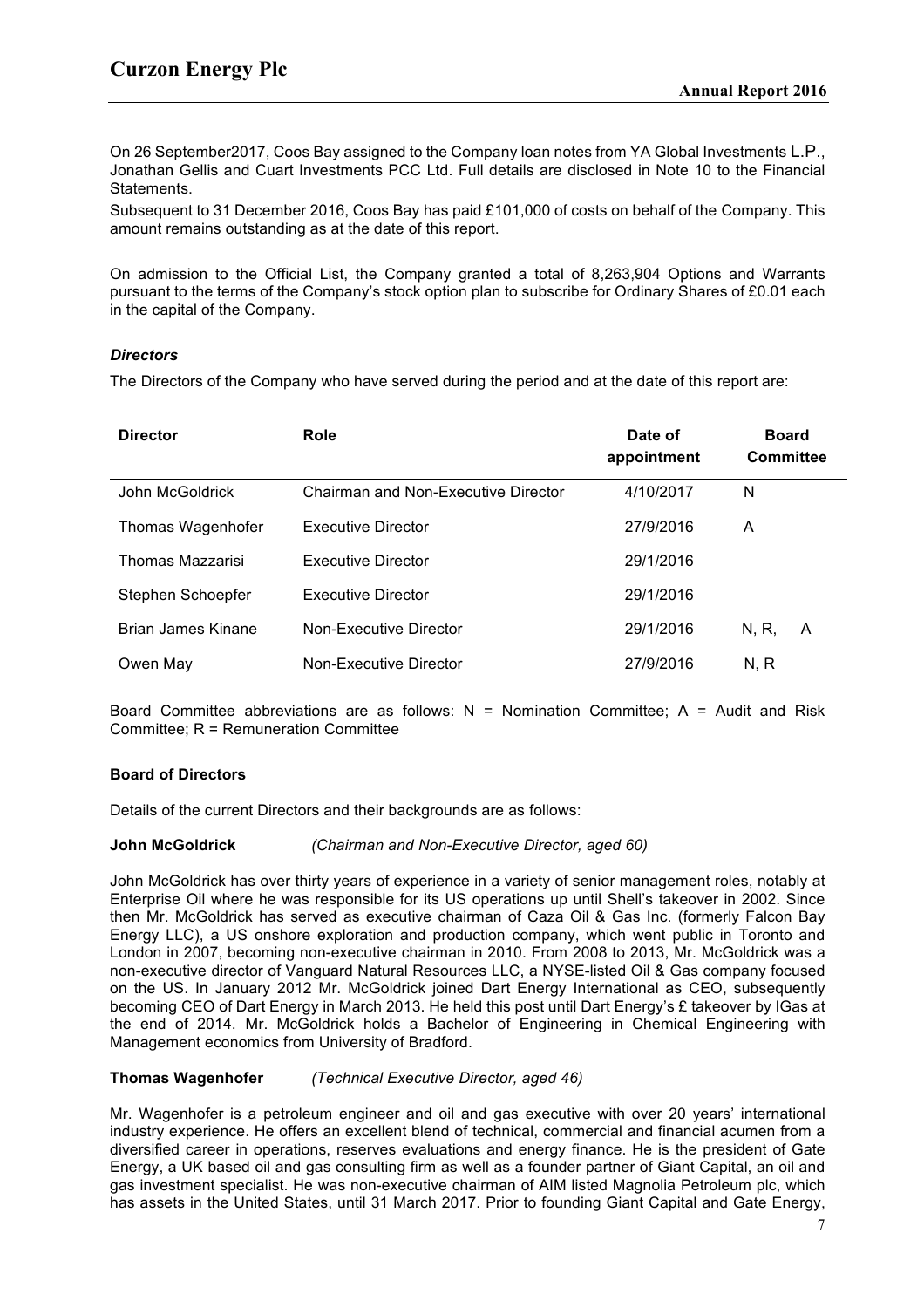Mr. Wagenhofer served as Senior Managing Director of Macquarie Bank's oil and gas investment division in London. Prior to that he was Vice President at Ryder Scott Company in Houston, Texas, where his responsibilities included reserves evaluations and field development studies. He started his career in 1996 as a petroleum engineer with Atlantic Richfield Company in Dallas, Texas. Mr. Wagenhofer holds a MS degree in Petroleum Engineering from the University of Texas at Austin (1995) and a BS degree in Petroleum Engineering from the University of Alaska Fairbanks (1994). He is a registered Professional Engineer with the Texas Board of Professional Engineers (current status inactive) in the State of Texas, USA

#### **Thomas Mazzarisi** *(Executive Director, Chief Financial Officer, Executive Vice President & General Counsel, Secretary, aged 60)*

Mr Mazzarisi has over 30 years of experience in legal and executive positions with varied organizations. He began his career in 1983 as Deputy General Counsel for the New York Convention Center Development Corporation, the developer of the Jacob K. Javits Convention Center in New York City. While there he represented the corporation in various legal matters, including various real estate, construction law, corporate and finance matters in connection with the development and operation of the Jacob K. Javits Convention Center.

In 1988 Mr. Mazzarisi joined the international law firm of Coudert Brothers, where he represented U.S. and foreign clients in various real estate acquisition, development, leasing and financing matters, international construction projects, such as cogeneration plants, wastewater treatment plants, oil pipeline projects, pulp & paper mill plants and mixed-use high-rise and hotel projects, as well as dispute resolutions in connection with such projects.

Following his position at Coudert Brothers, Mr. Mazzarisi started his own firm in 1997 where he continued to represent clients involved in domestic and international construction projects.

In 1999 Mr. Mazzarisi joined JAG Media Holdings, Inc., a publicly traded company, which provided live online video-streamed financial news and mobile video surveillance software products, and which broadcast its live programming from NYC into 20 million cable homes and streamed its live programming to countless financial websites. Mr. Mazzarisi served as director and Executive Vice President & General Counsel of JAG Media, and subsequently as its Chairman and Chief Executive Officer, where he oversaw the company's U.S. operations and legal matters, as well as the expansion of its operations in Europe and Latin America.

After leaving JAG Media in 2009, Mr. Mazzarisi provided management consulting services to CardioGenics, a Canadian development stage company engaged in the development and marketing of an ultrasensitive immunoassay point-of-care analyser and a battery of four cardiovascular diagnostic tests that seek to create a major shift in the way heart attacks and heart failure are diagnosed and treated, resulting in improved patient outcomes and reduced costs associated with such healthcare. As part of these services, Mr. Mazzarisi advised the company on various matters including strategic partnerships, product distribution, joint ventures, corporate restructurings and other operational matters.

In 2010, Mr. Mazzarisi became a manager of Westport Energy LLC, where he helped take the company public on the OTC market in the U.S., oversaw its recapitalization and currently supervises all corporate, financial, legal and operational matters in connection with the company's development of its gas properties in Coos Bay, Oregon.

Mr. Mazzarisi is a graduate of Fordham University in New York, where he received a B.A. in Political Economy in 1979 and was elected to Phi Beta Kappa, and Hofstra University School of Law, where he received his J.D in 1982. Mr. Mazzarisi is admitted to the bar in the State of New York, USA.

#### **Stephen Schoepfer** *(Executive Director, Chief Executive Officer, aged 57)*

Mr. Schoepfer has over 20 years of senior management and consulting experience working with start-up companies in the US, Canada and the UK. Mr. Schoepfer has also negotiated cross-border transactions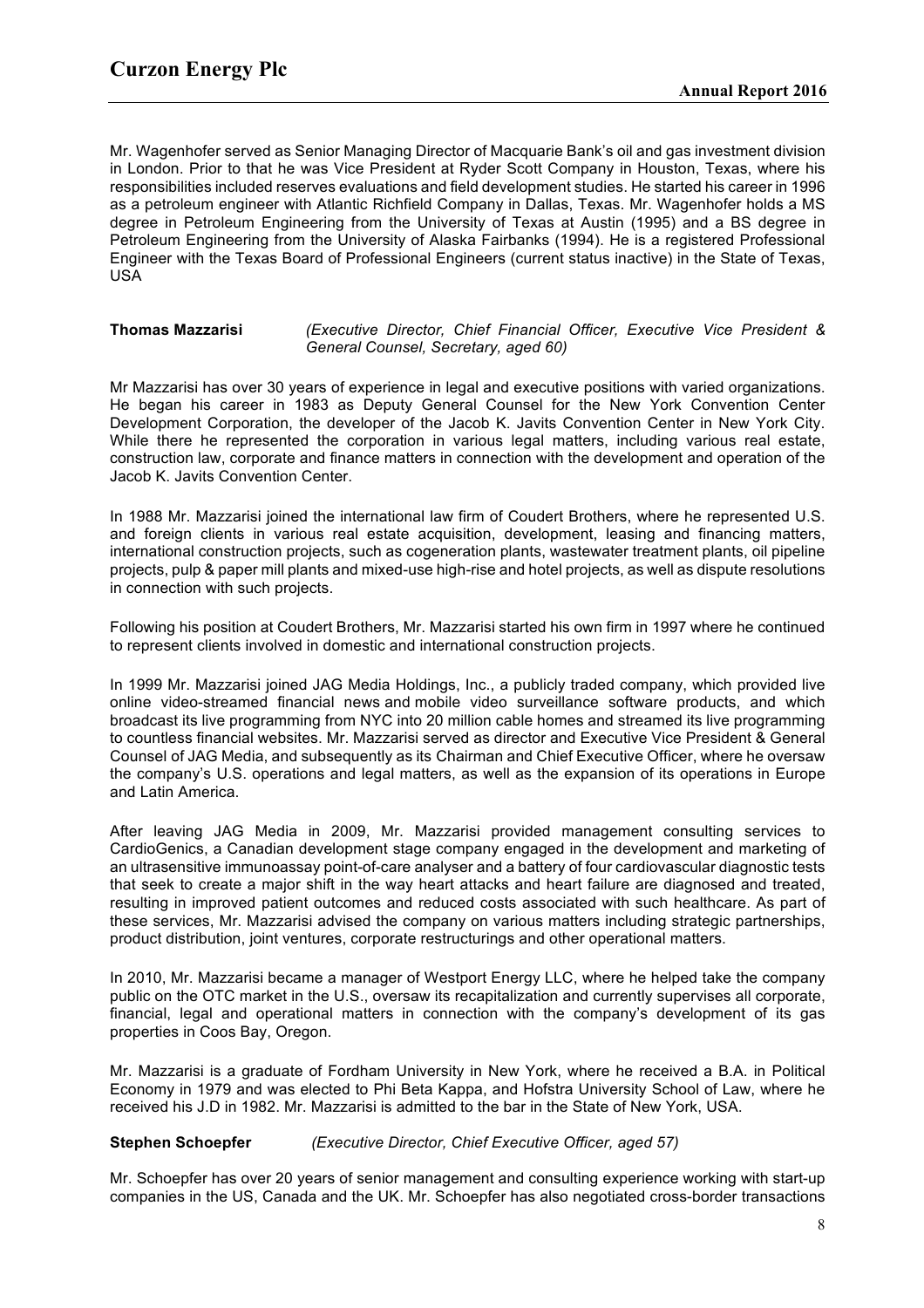and raised early stage funding for development stage companies, including investments from various hedge funds and Wall Street investment banks.

After starting on Wall Street with Prudential Securities in 1993 and Legg Mason in 1995, where he managed clients' assets and trained brokers, he then moved to working with early stage companies. He joined JAG Media Holdings, Inc., in 1999. While at JAG Media Holdings, Mr. Schoepfer served as a director of the company, as well as Chief Operating Officer and Chief Financial Officer overseeing the company's operations in the U.S., UK and Latin America.

Mr. Schoepfer subsequently provided management consulting services to CardioGenics, including assisting the company with investor relations, regulatory filings and business development. CardioGenics is a Canadian development stage company engaged in the development and marketing of an ultrasensitive immunoassay point-of-care analyser and a battery of four cardiovascular diagnostic tests that seek to create a major shift in the way heart attack and heart failure are diagnosed and treated, resulting in improved patient outcomes and reduced costs associated with such healthcare.

Mr. Schoepfer served as Chief Executive Officer of Westport Energy LLC since 2010. Among his many functions with the company, Mr. Schoepfer reorganized the company, took it public on the OTC market in 2010 and negotiated a plan of commercialization with NW Natural Gas, a leading gas utility and manager of the Northwest pipeline which traverses several states in the western U.S.

Mr. Schoepfer attended Wagner College in New York from 1976-1980 where he studied economics and finance.

**Brian James Kinane** *(Non-Executive Director, aged 46)*

Brian Kinane is a UK-based corporate finance executive with over 20 years of industry and finance experience.

After graduating from Trinity College Dublin, Mr. Kinane joined the Ericsson Group, a global leader in telecommunications systems, and worked for Ericsson group companies in product management.

Mr. Kinane was subsequently recruited by Telenor Group, a major Nordic telecoms group where he worked as a management consultant in the transition from voice to data-based business models.

Subsequently, Mr Kinane moved into an entrepreneurial phase including being a founding shareholder and executive director of MobileAware Ltd and FeedHenry Ltd, specialist mobile technology companies. In 2014, FeedHenry was acquired by Red Hat Inc. for approximately Euro 63 million. RedHat Inc. is a public software company with a market capitalisation in excess of \$15bn.

Mr Kinane is currently a partner at Shard Capital and a director of Riverfort Global Capital, both FCAauthorised investment advisors, where he is an investment manager for venture capital and special situations mezzanine/venture debt funds. Prior to his current role, Mr Kinane was a partner at Yorkville advisors UK LLP. an FCA-authorised investment advisor allocating capital to mezzanine special situations debt investments Mr. Kinane holds a BA in Computer Science from Trinity College Dublin and Master of Business Administration Degrees from Columbia Business School and London Business School.

**Owen May** *(Non-Executive Director, aged 57)*

Mr. Owen May is an American banker with over 30 years of experience on Wall Street. He currently serves as a Managing Director of MD Global Partners, a full-service investment-banking firm, and is actively involved in a broad range of investment activities in Israel, China, and Europe.

Mr. May started his career at Lehman Brothers as a Financial Advisor in the high net worth division in 1985. After leaving Lehman Brothers in 1989, Mr. May joined D.H. Blair & Co., a small boutique firm on Wall Street.

In 1993, Mr May went on to establish May Davis Group, a full-service investment banking firm on Wall Street that offered a full range of investment banking, research, sales, trading and retail brokerage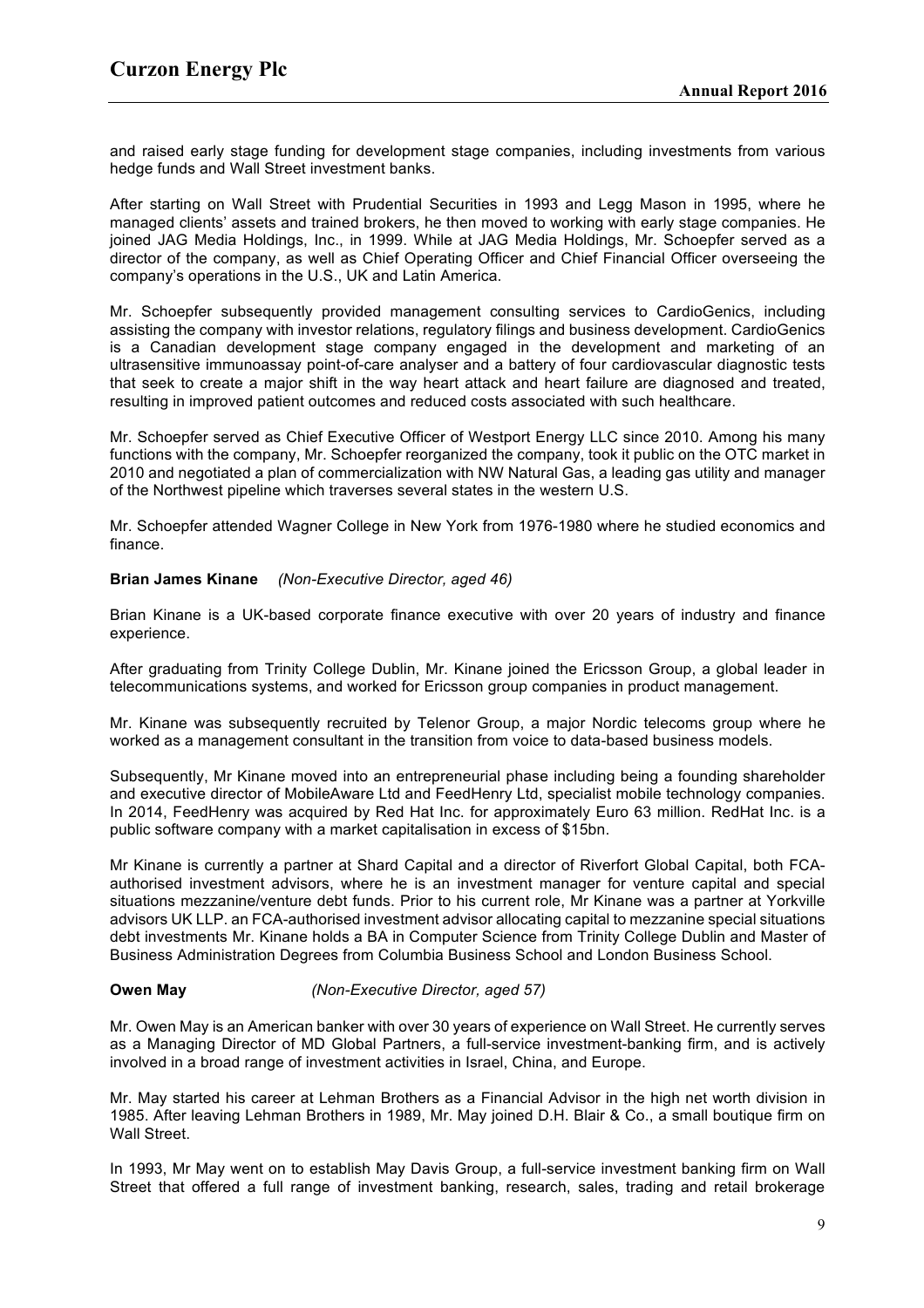services. The firm had offices in New York and Baltimore, and catered to a niche clientele, mainly small to middle-sized firms that were too small to gain access to large investment banking services.

In 2007 Mr. May established MD Global Partners LLC, a firm that specializes in corporate finance, mergers & acquisitions, restructuring and business development.

Mr. May has been involved in advising, restructuring and taking public many biotech firms and is actively seeking investment opportunities in start-up companies in the medical science sector, especially in Israel. In 2013, Mr May acted as an advisor to IntelliCell Biosciences Inc, a regenerative medicine company utilizing adult autologous vascular fraction cells (SVFCs) derived from the blood vessels in lipoaspirate, to advise on the company's restructuring, corporate positioning, and strategic opportunities.

Following his undergraduate degree in biology at University of Miami, Mr. May earned an MBA in finance from Duke University's Fuqua School of Business, where he currently sits on the Board of Visitors and offers career coaching and opportunities to program participants. He also continues to hold a position on the President's Council for the University of Miami.

#### **Directors' interests in shares**

Directors' interests in the shares of the Company at the date of this report are disclosed below.

| <b>Director</b>         | <b>Ordinary shares held</b> | % held |
|-------------------------|-----------------------------|--------|
|                         |                             |        |
| John McGoldrick         |                             | -      |
| Thomas Wagenhofer       | 125,000                     | 0.17   |
| <b>Thomas Mazzarisi</b> | 1,200,000                   | 1.70   |
| Stephen Schoepfer       | 1,200,000                   | 1.70   |
| Brian James Kinane      | 125,000                     | 0.17   |
| Owen May                |                             | -      |

#### **Substantial interests**

As at 06 December 2017, the Company has been advised of the following significant interests (greater than 3%) in its ordinary share capital:

| <b>Shareholder</b><br><b>Ordinary shares held</b> |            | % held |
|---------------------------------------------------|------------|--------|
|                                                   |            |        |
| YA Global Investments L.P. ("YA Global")          | 32,462,500 | 44.72  |
| <b>Regency Mines PLC</b>                          | 4,000,000  | 8.91   |
| Queensbury Inc                                    | 6,467,500  | 5.51   |
| Mountainville Limited                             | 3,200,000  | 4.41   |
| Vikrant Bhargava                                  | 2,250,000  | 3.10   |

Except as referred to above, the Directors are not aware of any person who was interested in 3% or more of the issued share capital of the Company or could directly or indirectly, jointly or severally, exercise control.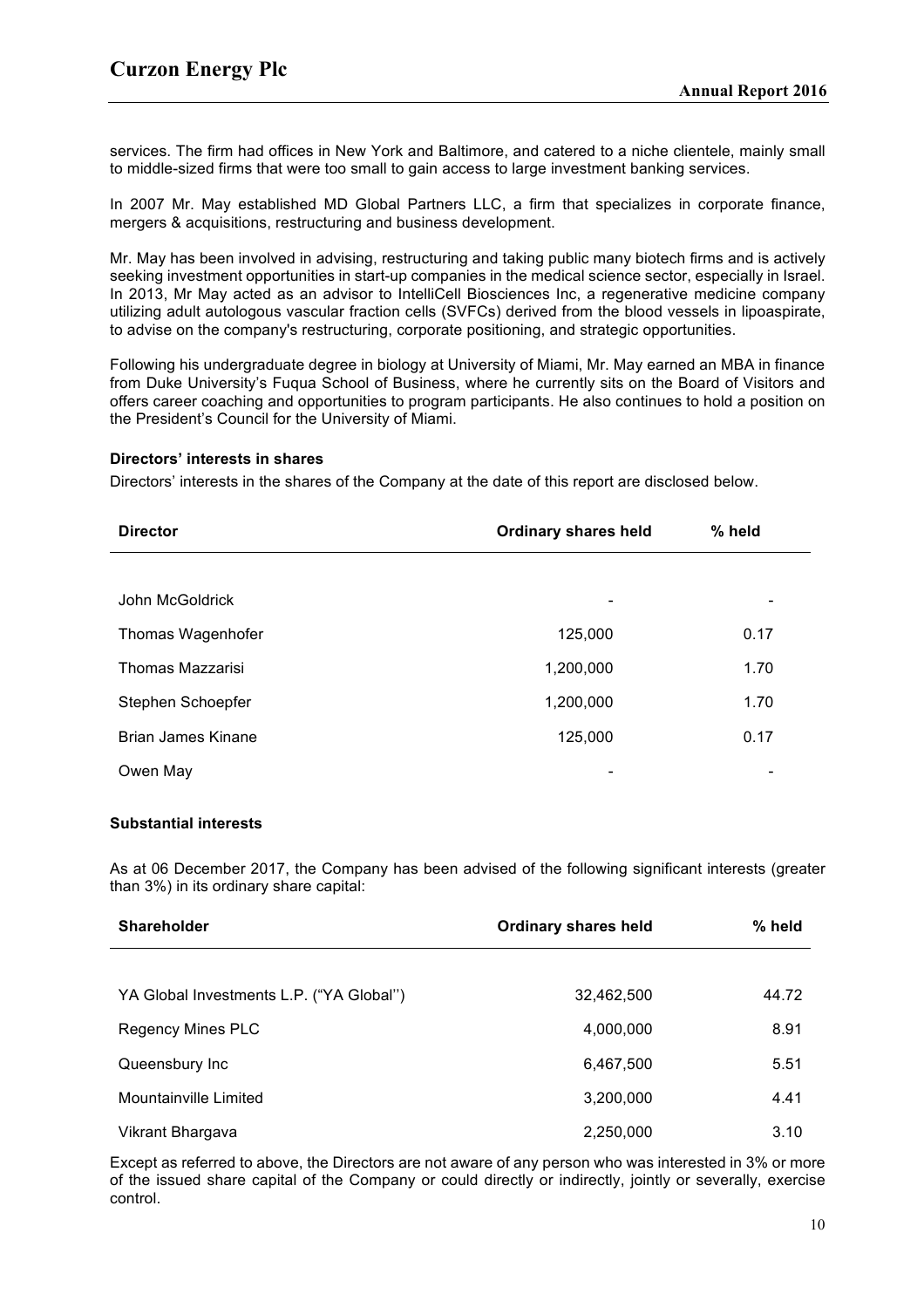#### **Corporate Governance**

As a Company listed on the Standard Segment of the Official List of the UK Listing Authority, the Company is not required to comply with the provisions of the UK Corporate Governance Code. However, the Board is committed to maintaining high standards of corporate governance and so far, as appropriate given the Company's size and the constitution of the Board, and intends to comply with The Corporate Governance Guidelines for Small and Mid-Sized Companies (the "QCA Code").

#### **The Board**

The Board currently comprises three executive directors and three non-executive directors. The Board is ultimately responsible for the day-to-day management of the Company's business, its strategy and key policies. Members of the Board are appointed by the Shareholders. The Board also has power to appoint additional directors, subject to such appointments being approved by Shareholders. At least eight board meetings are held per year.

As prescribed by the QCA Code, the Board has established three committees: An Audit and Risk Committee, a Remuneration Committee and a Nomination Committee.

Each of the committees were formed on admission of the Company to the Standard Listing Segment on 4 October 2017, and have not yet held any meetings.

#### **Audit and Risk Committee**

The Audit and Risk Committee, which comprises Brian Kinane and Thomas Wagenhofer, is responsible, amongst other things, for monitoring the Group's financial reporting, external and internal audits and controls, including reviewing and monitoring the integrity of the Group's annual and half-yearly financial statements, reviewing and monitoring the extent of non-audit work undertaken by external auditors, advising on the appointment of external auditors, overseeing the Group's relationship with its external auditors, reviewing the effectiveness of the external audit process and reviewing the effectiveness of the Group's internal control review function. The ultimate responsibility for reviewing and approving the annual report and accounts and the half-yearly reports remains with the Board. The Audit and Risk Committee gives due consideration to laws and regulations, the provisions of the UK Corporate Governance Code and the requirements of the Listing Rules. The Audit and Risk Committee shall meet at least three times a year at appropriate intervals in the financial reporting and audit cycle and otherwise as required.

#### **Remuneration Committee**

The Remuneration Committee, which comprises Brian Kinane and Owen May, is responsible, amongst other things, for assisting the Board in determining its responsibilities in relation to remuneration, including making recommendations to the Board on the Company's policy on executive remuneration, including setting the parameters and governance framework of the Group's remuneration policy and determining the individual remuneration and benefits package of each of the Company's Executive Directors and the Group. It is also responsible for approving the rules and basis for participation in any performance related pay-schemes, share incentive schemes and obtaining reliable and up-to-date information about remuneration in other companies. The Remuneration Committee shall meet at least two times a year.

#### **Nomination Committee**

The Nomination Committee, which comprises John McGoldrick as Chairman, Brian Kinane and Owen May, will identify and nominate, for the approval of the Board, candidates to fill Board vacancies as and when they arise. The Nominations Committee will meet as required.

#### **Share dealing policy**

The Company has adopted a share dealing policy which sets out the requirements and procedures for dealings in any of its listed securities. The share dealing policy applies widely to the Directors of the Company and its subsidiaries, certain employees' and person closely associated with them. The policy complies with the Market Abuse Regulations, which came into effect on 3 July 2016.

#### **Dividend policy**

The objective of the Directors is the achievement of substantial capital growth. In the short-term they do not intend to declare a dividend.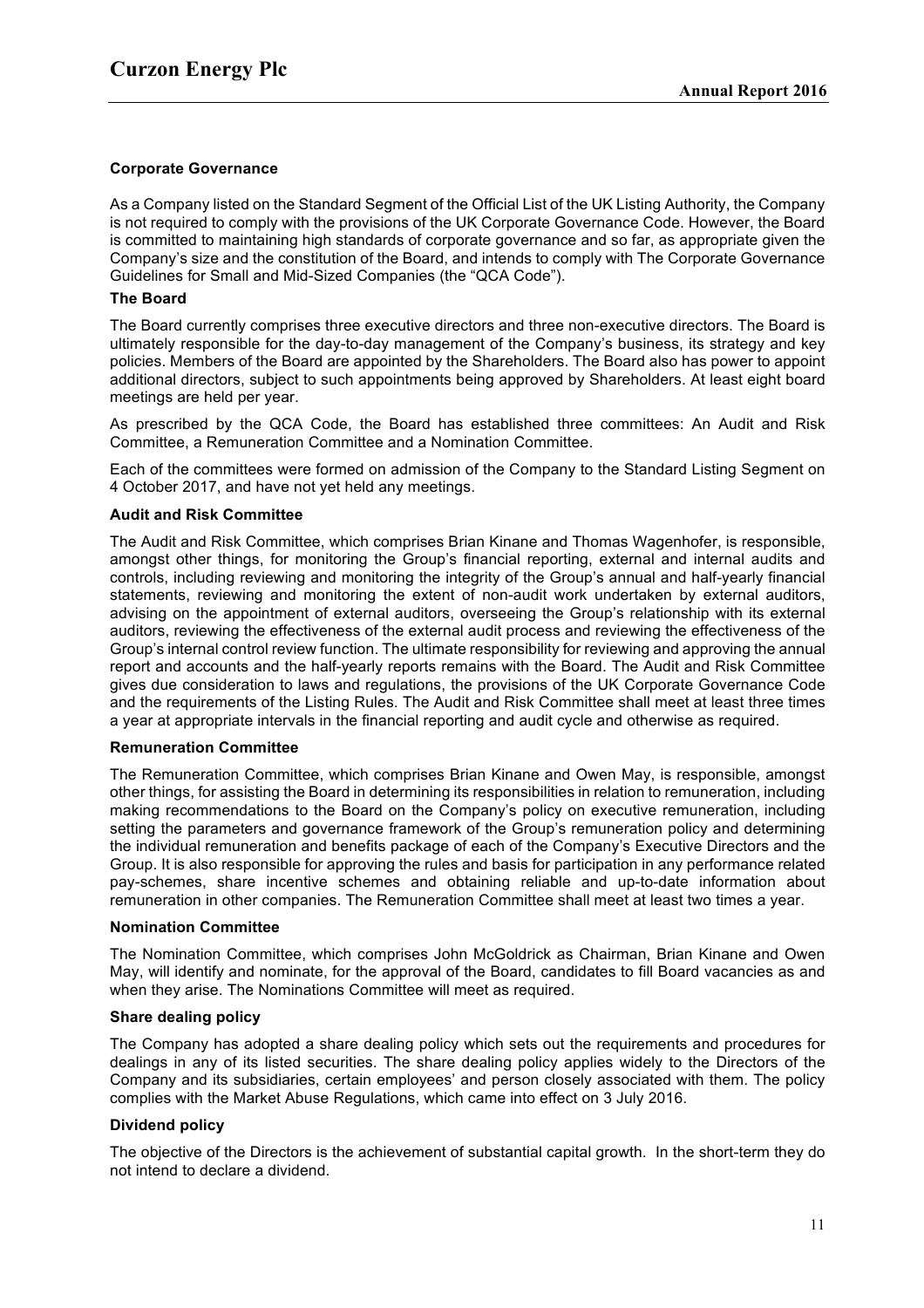#### **Anti-bribery and corruption policy**

The Company has adopted an anti-corruption and bribery policy which applies to the Directors and all employees of the Company. The Directors believe that the Group, through its internal controls, has appropriate procedures in place to reduce the risk of bribery and that all employees, agents, consultants and associated persons are made fully aware of the Group's policies and procedures with respect to ethical behaviour, business conduct and transparency.

#### **Health and safety**

The safety of the Group's employees and contractors is critical to its operations. Coos Bay requires its contractors working on site to comply with all applicable laws in connection with the performance of its work, including applicable requirements of the Occupational Health and Safety Act and the rules promulgated thereunder (OSHA). As Coos Bay currently maintains a limited number of employees and almost all work on site is performed by independent contractors, Coos Bay has not developed any formal safety procedures or training programs beyond those that may be required by OSHA or other applicable laws. As Coos Bay's field operations expand, the Board intends to review Coos Bay's health and safety practices from time-to-time to ensure that they remain consistent with current industry standards.

#### *Relations with shareholders*

As detailed further below, the Directors seek to build on a mutual understanding of objectives between the Company and its shareholders by meeting to discuss long term issues and receive feedback, communicating regularly throughout the year and issuing trading updates as appropriate. The Board also seeks to use the Annual General Meeting to communicate with its shareholders.

#### *Fair, balanced and understandable assessment of position and prospects*

The Board has shown its commitment to presenting fair, balanced and comprehensible assessments of the Company's position and prospects by providing comprehensive disclosures within the financial report in relation to its activities. The Board has applied the principles of good governance relating to Directors' remuneration as described below. The Board has determined that there are no specific issues which need to be brought to the attention of shareholders.

#### *Remuneration strategy*

The Company operates in a competitive market. If it is to compete successfully, it is essential that it attracts, develops and retains high quality staff. Remuneration policy has an important part to play in achieving this objective. The Company aims to offer its staff a remuneration package which is both competitive in the relevant employment market and which reflects individual performance and contribution.

#### **Share options and warrants**

On admission to the Official List, the Company granted a total of 8,263,904 Options and Warrants pursuant to the terms of the Company's stock option plan to subscribe for Ordinary Shares of £0.01 each in the capital of the Company. Certain Directors have interests in these as follows:

| Name                     | Number of                  | Exercise | Vesting      | <b>Expiry Date</b>     |
|--------------------------|----------------------------|----------|--------------|------------------------|
|                          | <b>Options or Warrants</b> | Price    |              |                        |
| <b>Riverfort Capital</b> |                            |          |              |                        |
| Limited $-$ a            | 421,152                    | £0.10    | On Date of   | 5 years from Admission |
| company owned by         |                            |          | Grant        |                        |
| Mr. Brian Kinane         |                            |          |              |                        |
| <b>Riverfort Capital</b> |                            |          |              |                        |
| Limited $-$ a            | 421,152                    | £0.15    | 6-month      | 5 years from Admission |
| company owned by         |                            |          | anniversary  |                        |
| Mr. Brian Kinane         |                            |          | of Admission |                        |
| <b>Riverfort Capital</b> |                            |          |              |                        |
| Limited $-$ a            | 421,152                    | £0.30    | year from    | 5 years from Admission |
| company owned by         |                            |          | Admission    |                        |
| Mr. Brian Kinane         |                            |          |              |                        |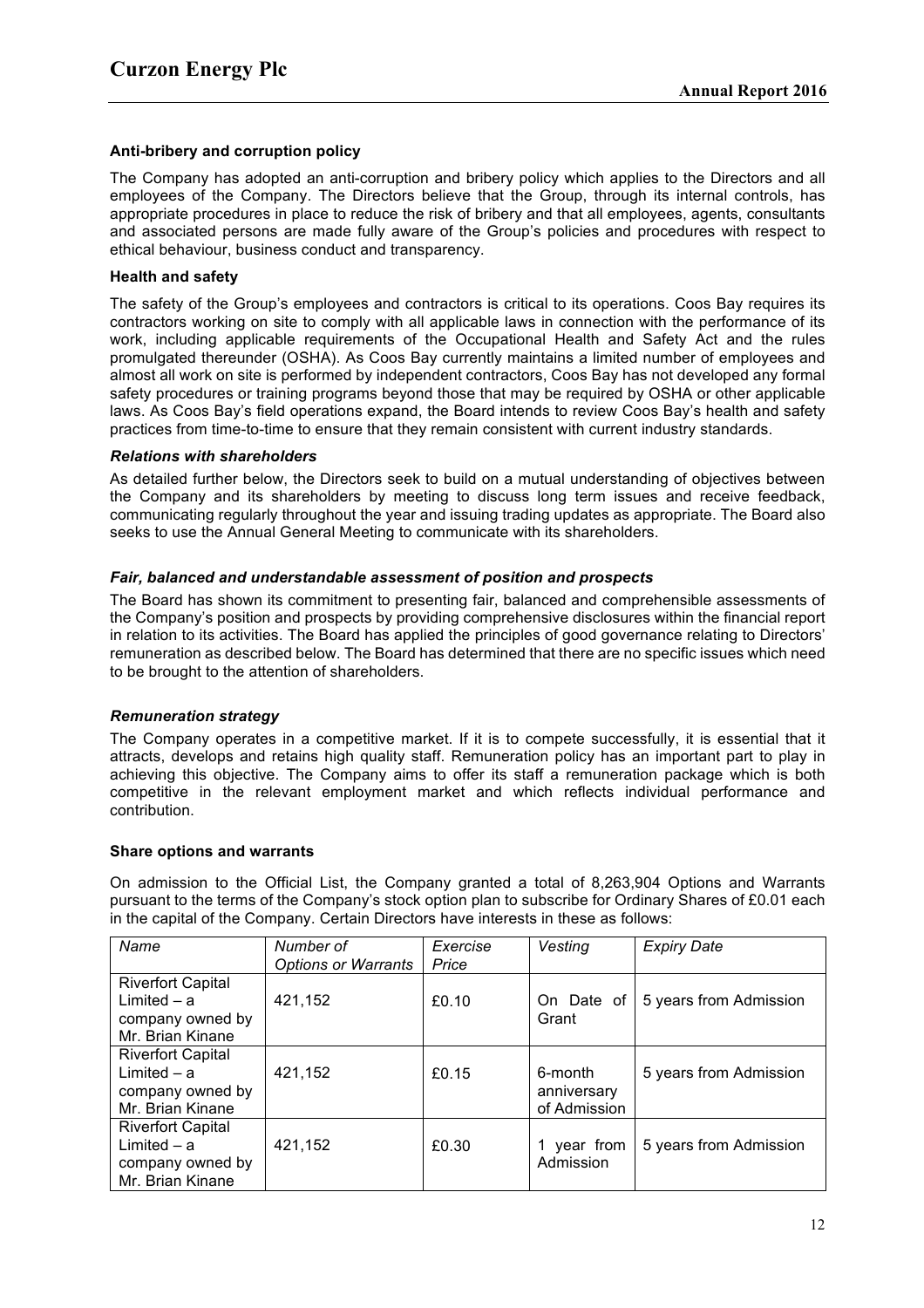| Gate Energy<br>Limited $- a$<br>company owned by<br>Mr. Thomas<br>Wagenhofer | 842,562          | £0.10 | year from<br>1.<br>Admission | 5 years from Admission |
|------------------------------------------------------------------------------|------------------|-------|------------------------------|------------------------|
| Gate Energy<br>Limited $-$ a<br>company owned by<br>Mr. Thomas<br>Wagenhofer | 842,562          | £0.15 | 2 years from<br>Admission    | 5 years from Admission |
| Gate Energy<br>Limited $-$ a<br>company owned by<br>Mr. Thomas<br>Wagenhofer | 842,562          | £0.30 | 3 years from<br>Admission    | 5 years from Admission |
| John McGoldrick                                                              | 280,854          | £0.10 | 1 year from<br>Admission     | 5 years from Admission |
| John McGoldrick                                                              | 280,854          | £0.15 | 2 years from<br>Admission    | 5 years from Admission |
| John McGoldrick                                                              | 280,854          | £0.30 | 3 years from<br>Admission    | 5 years from Admission |
| James Lewis                                                                  | 500,000 warrants | £0.15 |                              | 1 year from Admission  |

#### **Communication with shareholders**

The Board attaches great importance to communication with both institutional and private shareholders.

Regular communication is maintained with all shareholders through Company announcements, the halfyear Statement and the Annual Report and financial statements.

The Directors seek to build on a mutual understanding of objectives between the Company and its shareholders. Institutional shareholders are in contact with the Directors through presentations and meetings to discuss issues and to give feedback regularly throughout the year. With private shareholders, this is not always practical.

The Board therefore intends to use the Company's Annual General Meeting as the opportunity to meet private shareholders who are encouraged to attend, and at which the Board will give a presentation on the activities of the Company.

Following the presentation there will be an opportunity to meet and ask questions of Directors and to discuss development of the business.

The Company operates a website at; http://www.curzonenergy.com/investor-relations

The website will contain details of the company and its activities; regulatory announcements, Company announcements, interim statements, preliminary statements and annual reports.

#### **Donations**

No political or charitable donations have been made in the period.

#### **Independent auditors**

During the period, Crowe Clark Whitehill LLP were appointed as auditor to the Company.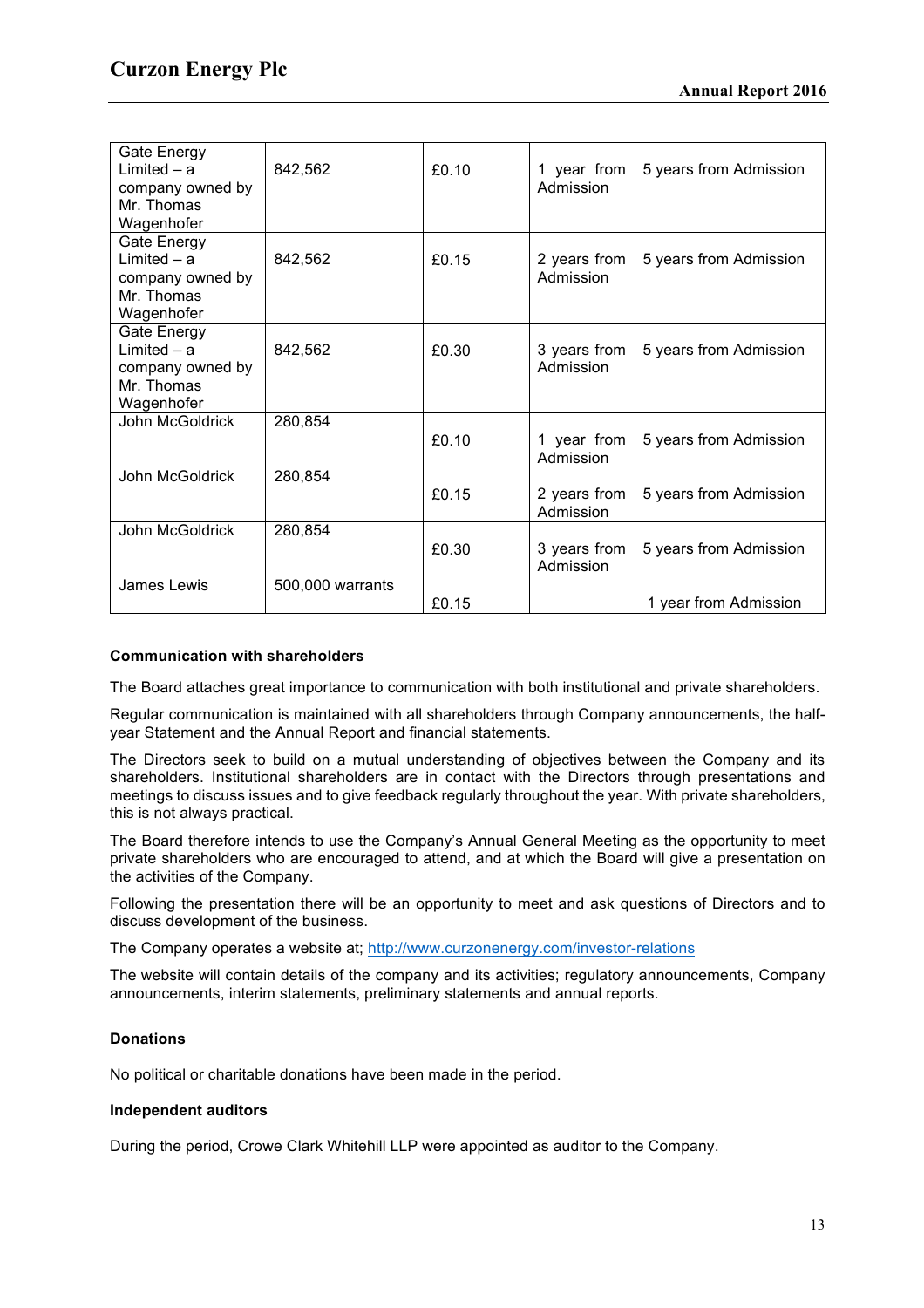### **Provision of information to auditors**

Each of the persons who are Directors at the time when this Directors' Report is approved has confirmed that:

- so far as that Director is aware, there is no information relevant to the audit of which the Company's auditors are unaware, and;
- each Director has taken all the steps that ought to have been taken as a director in order to be aware of any information needed by the Company's auditors in connection with preparing their report and to establish that the Company's auditors are aware of that information.

Signed by order of the board ٠.

Thomas Mazzarisi 06 December 2017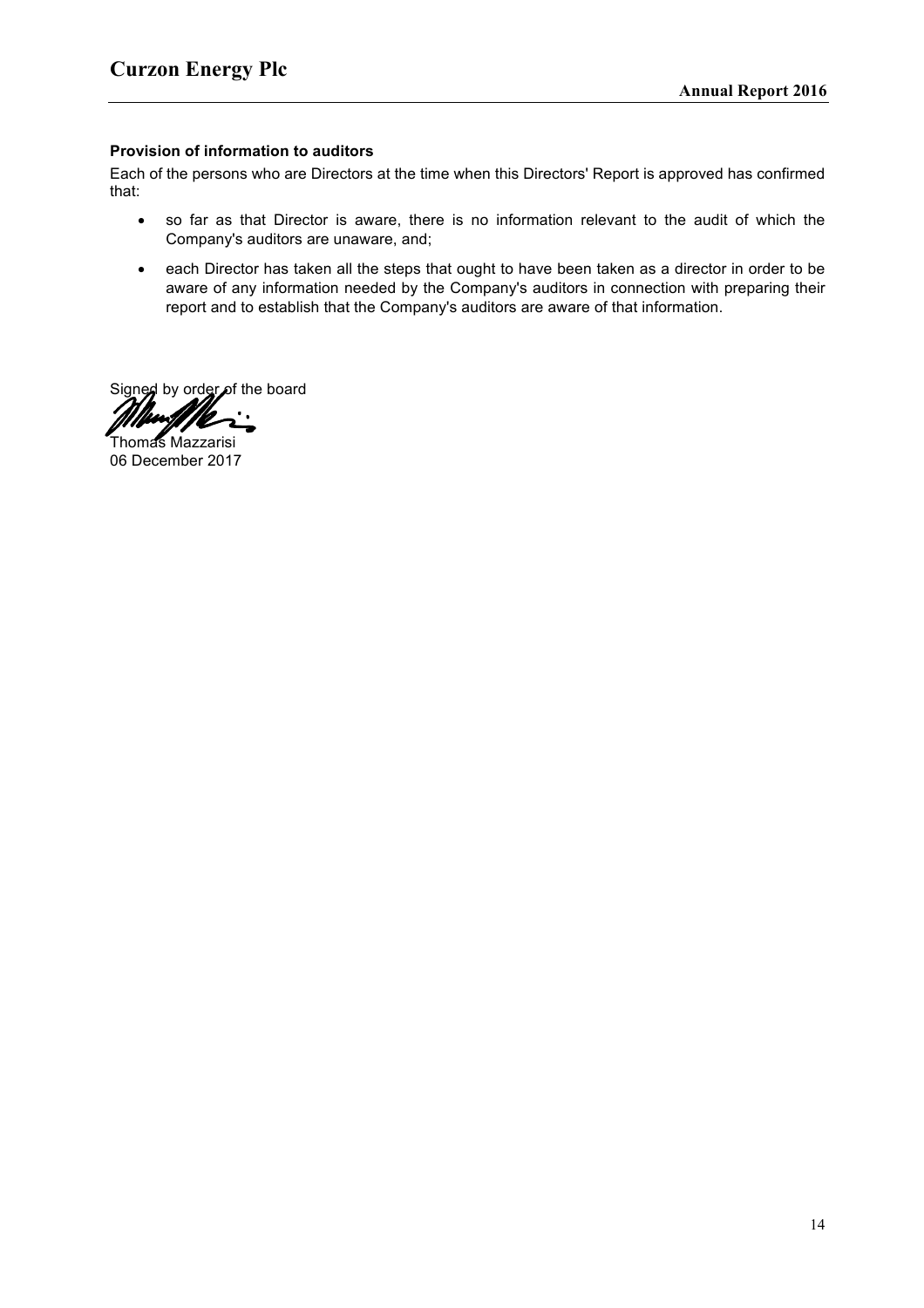# **Statement of Directors' Responsibilities in respect of the Strategic Report, the Directors' Report and the Financial Statements**

The Directors are responsible for preparing the Strategic Report, the Directors' Report and the Financial Statements in accordance with applicable law and regulations.

Company law requires the Directors to prepare financial statements for each financial year. Under that law they have elected to prepare the financial statements in accordance with IFRSs as adopted by the EU and applicable law.

Under company law the Directors must not approve the financial statements unless they are satisfied that they give a true and fair view of the state of affairs of the Company and of the profit or loss of the Company for that period. In preparing these financial statements, the Directors are required to:

- select suitable accounting policies and then apply them consistently;
- make judgements and estimates that are reasonable and prudent;
- state whether they have been prepared in accordance with IFRSs as adopted by the EU; and
- prepare the financial statements on the going concern basis unless it is inappropriate to presume that the company will continue in business.

The Directors are responsible for keeping adequate accounting records that are sufficient to show and explain the Company's transactions and disclose with reasonable accuracy at any time the financial position of the Company and enable them to ensure that the financial statements comply with the Companies Act 2006. They have general responsibility for taking such steps as are reasonably open to them to safeguard the assets of the Company and to prevent and detect fraud and other irregularities.

The Directors are responsible for the maintenance and integrity of the corporate and financial information included on the Company's website. Legislation in the UK governing the preparation and dissemination of financial statements may differ from legislation in other jurisdictions.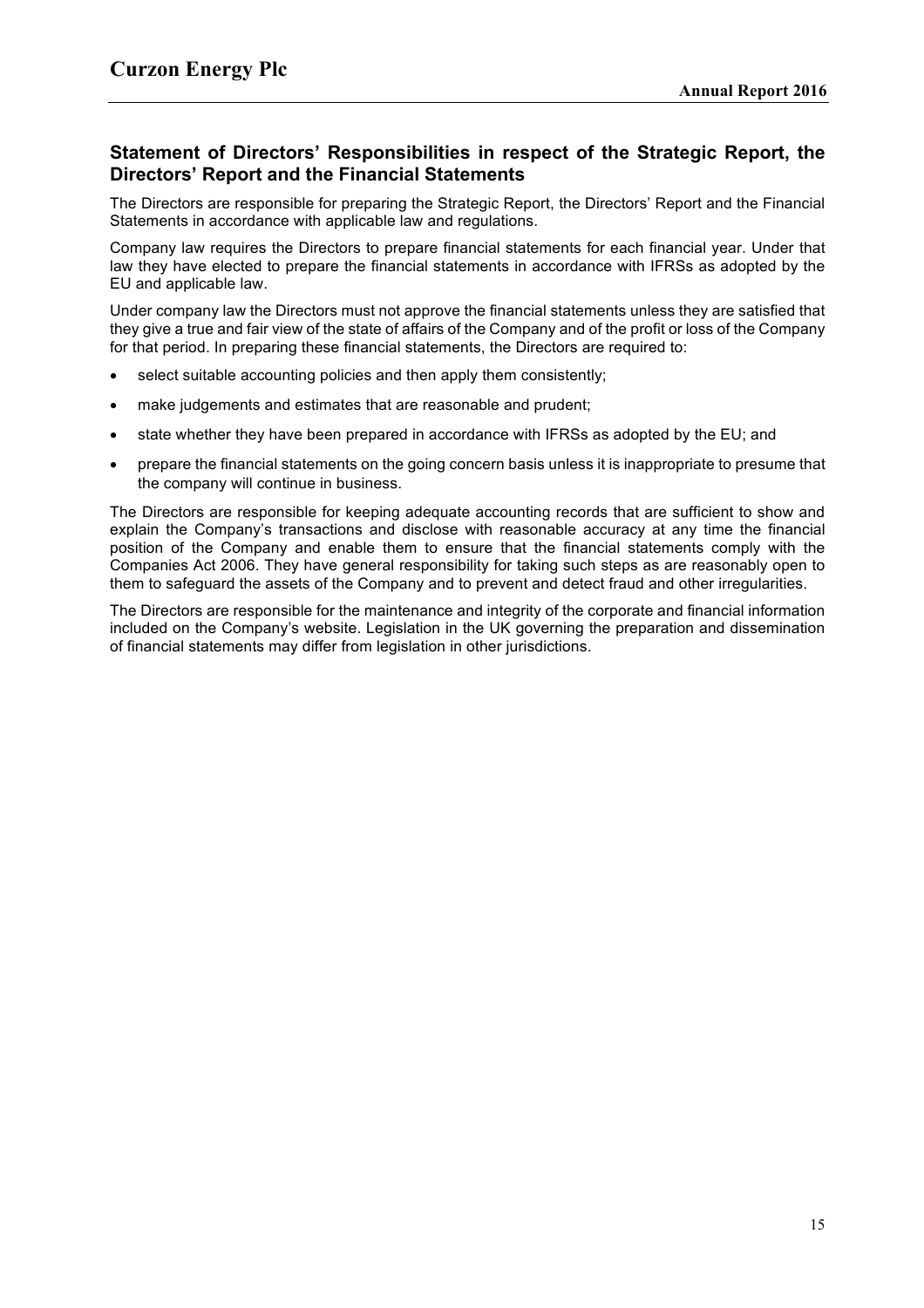#### **Independent auditor's report to the members of Curzon Energy Plc**

We have audited the financial statements of Curzon Energy Plc for the period ended 31 December 2017 which comprise the Statement of Financial Position, the Statement of Comprehensive Income, the Statement of Changes in Equity, the Cash Flow Statement and the related notes numbered 1 to 11.

The financial reporting framework that has been applied in their preparation is applicable law and International Financial Reporting Standards (IFRSs) as adopted by the European Union.

This report is made solely to the company's members, as a body, in accordance with Chapter 3 of Part 16 of the Companies Act 2006. Our audit work has been undertaken so that we might state to the company's members those matters we are required to state to them in an auditor's report and for no other purpose. To the fullest extent permitted by law, we do not accept or assume responsibility to anyone other than the company and the company's members as a body, for our audit work, for this report, or for the opinions we have formed.

#### **Respective responsibilities of directors and auditors**

As explained more fully in the Statement of Directors' Responsibilities, the directors are responsible for the preparation of the financial statements and for being satisfied that they give a true and fair view. Our responsibility is to audit and express an opinion on the financial statements in accordance with applicable law and International Standards on Auditing (UK and Ireland). Those standards require us to comply with the Auditing Practices Board's Ethical Standards for Auditors.

#### **Scope of the audit of the financial statements**

A description of the scope of an audit of financial statements is provided on the Financial Reporting Council's website at www.frc.org.uk/auditscopeukprivate.

#### **Opinion on financial statements**

In our opinion the financial statements:

- give a true and fair view of the state of the company's affairs as at 31 December 2016 and of its loss for the period then ended;
- have been properly prepared in accordance with IFRSs as adopted by the European Union; and
- have been prepared in accordance with the requirements of the Companies Act 2006.

#### **Opinion on other matter prescribed by the Companies Act 2006**

In our opinion based on the work undertaken in the course of our audit

- the information given in the Strategic Report and the Directors' Report for the financial year for which the financial statements are prepared is consistent with the financial statements; and
- the Directors' Report and Strategic report have been prepared in accordance with applicable legal requirements.

#### **Matters on which we are required to report by exception**

In light of the knowledge and understanding of the company and its environment obtained in the course of the audit, we have not identified material misstatements in the strategic report or the directors' report.

We have nothing to report in respect of the following matters where the Companies Act 2006 requires us to report to you if, in our opinion: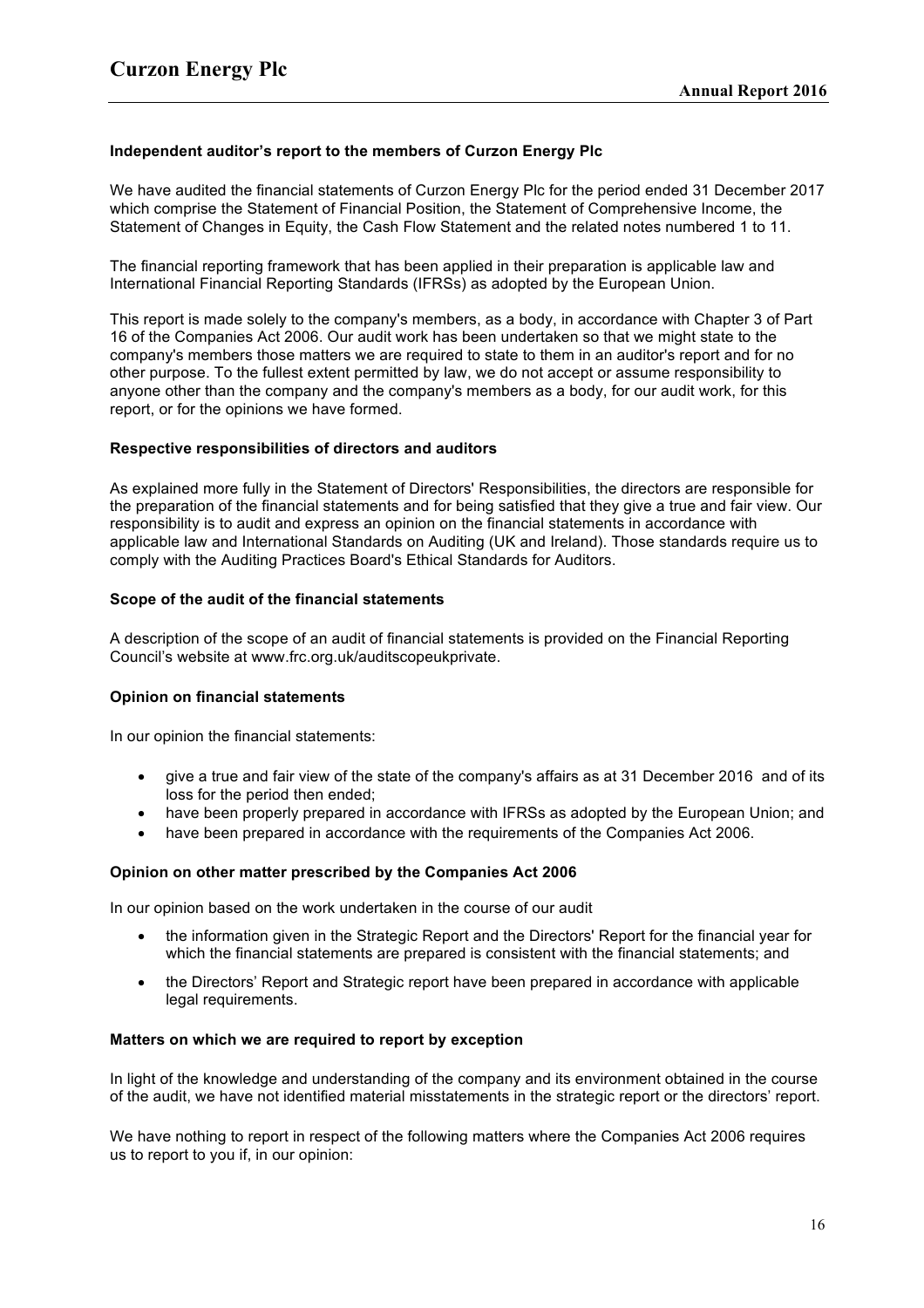- adequate accounting records have not been kept, or returns adequate for our audit have not  $\bullet$ been received from branches not visited by us; or
- the financial statements are not in agreement with the accounting records and returns; or  $\bullet$
- certain disclosures of directors' remuneration specified by law are not made; or  $\bullet$
- we have not received all the information and explanations we require for our audit.  $\bullet$

 $\mathcal{N}$ dellabrais

**Matthew Stallabrass Senior Statutory Auditor** For and on behalf of Crowe Clark Whitehill LLP **Statutory Auditor** St Bride's House 10 Salisbury Square London EC4Y 8EH

18 December 2017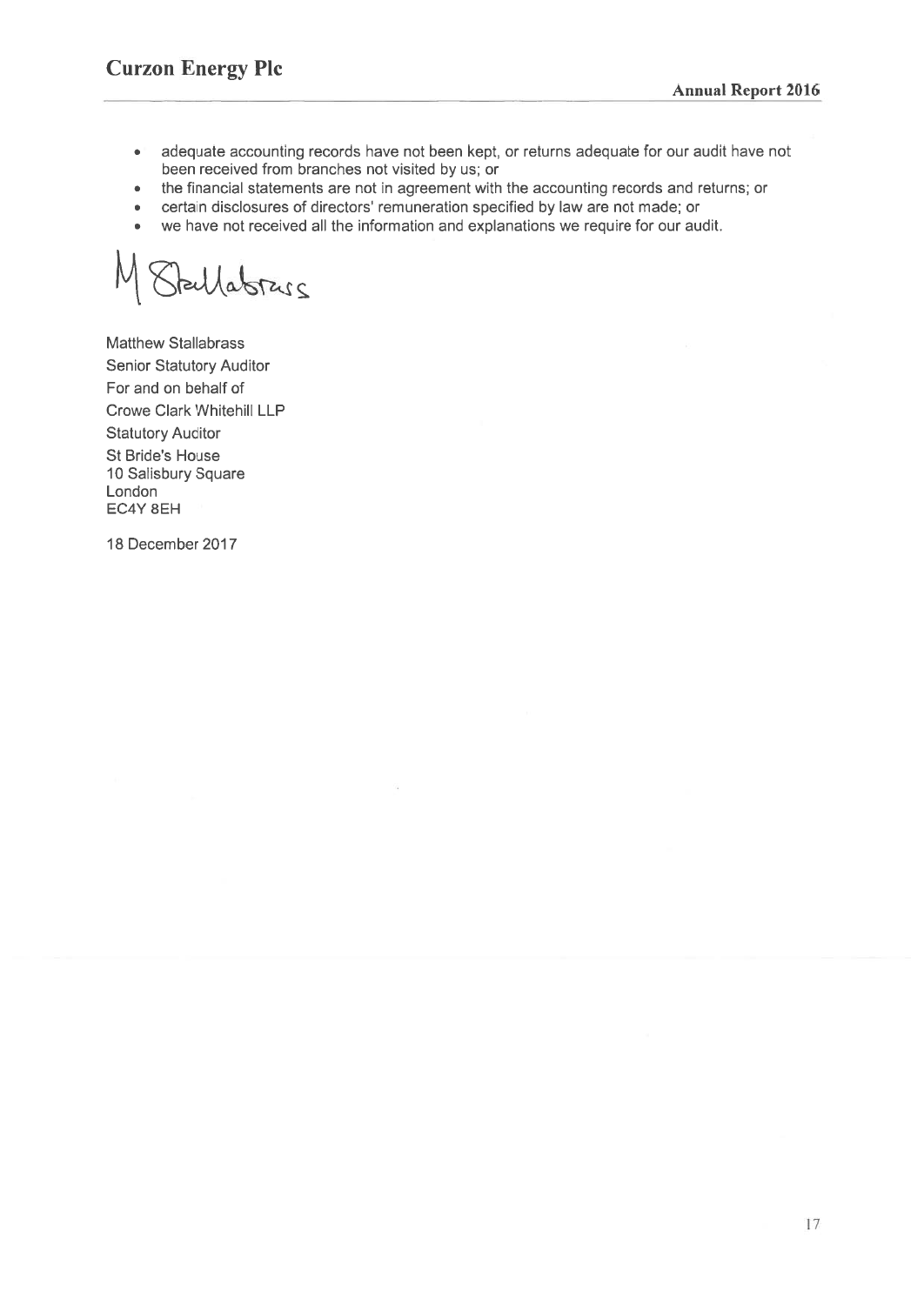# **STATEMENT OF FINANCIAL POSITION**

The statement of financial position of the Company as at 31 December 2016 is set out below:

|                                                       | <b>Note</b>    | As at<br>31 December<br>2016<br>£ |
|-------------------------------------------------------|----------------|-----------------------------------|
| <b>Assets</b>                                         |                |                                   |
| <b>Current assets</b>                                 |                |                                   |
| Related party receivables                             | 3              | 437,427                           |
| Cash and cash equivalents                             |                | 10,715                            |
| <b>Total assets</b>                                   |                | 448,142                           |
| <b>Equity and liabilities</b><br>Capital and reserves |                |                                   |
| Share capital                                         | 4              | 81,295                            |
| Share premium                                         | $\overline{4}$ | 569,052                           |
| <b>Accumulated losses</b>                             |                | (293, 661)                        |
| Total equity attributable to equity holders           |                | 356,686                           |
| Trade and other payables                              |                | 91,456                            |
| <b>Total liabilities</b>                              |                | 91,456                            |
| <b>Total equity and liabilities</b>                   |                | 448,142                           |

The notes are an integral part of these financial statements.

The financial statements were approved by the Board of Directors and authorised for issue on 06 December 2017 and are signed on its behalf by:

**Thomas Mazzarisi Director**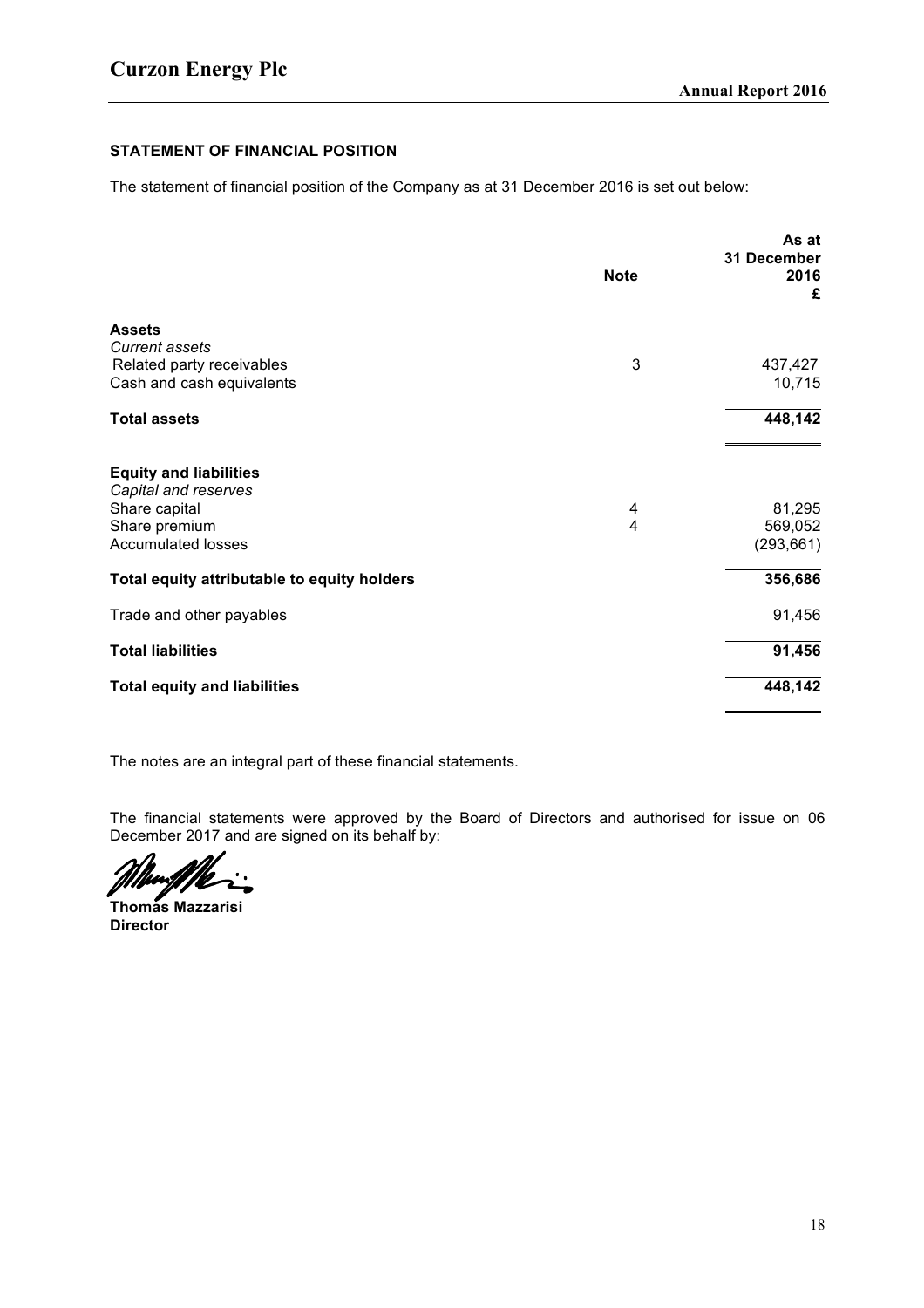## **STATEMENT OF COMPREHENSIVE INCOME**

The statement of comprehensive income of the Company from the date of incorporation on 29 January 2016 to 31 December 2016 is stated below:

|                                                                            |             | <b>Period ended</b><br>31 December<br>2016 |
|----------------------------------------------------------------------------|-------------|--------------------------------------------|
|                                                                            | <b>Note</b> | £                                          |
| <b>Revenue and gross profit</b>                                            |             |                                            |
| Administrative expenses                                                    | 5           | (315,084)                                  |
| Loss from operations                                                       |             | (315,084)                                  |
| Finance income                                                             | 3           | 21,423                                     |
| Loss before tax                                                            |             | (293, 661)                                 |
| Income tax expense                                                         |             |                                            |
| Loss for the period from continuing operations                             |             | (293, 661)                                 |
| Total comprehensive loss attributable to equity owner                      |             | (293, 661)                                 |
| <b>Loss per Ordinary Share</b><br>Basic and diluted (£ per Ordinary Share) | 6           | £(0.06)                                    |

The notes are an integral part of these financial statements.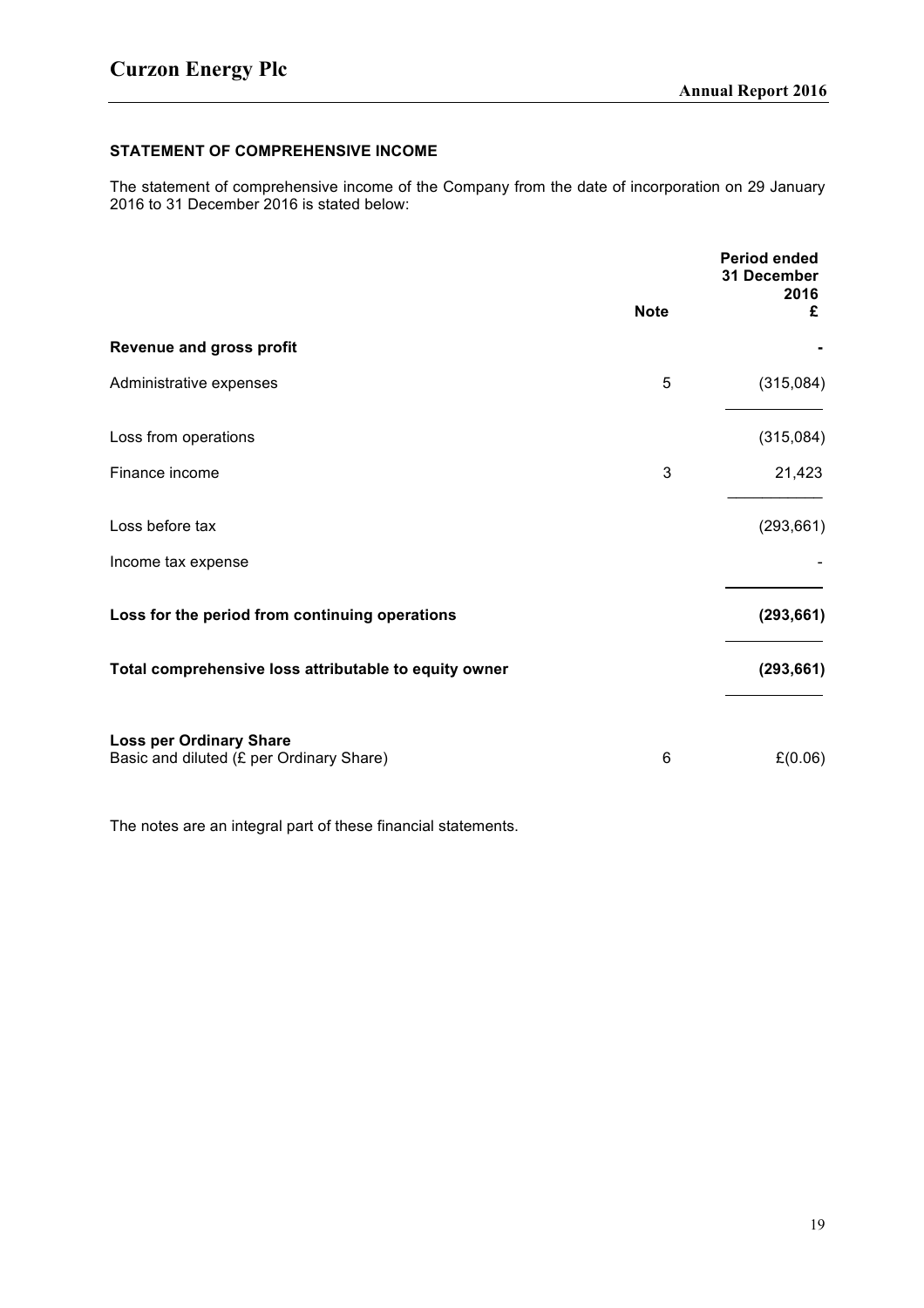# **STATEMENT OF CHANGES IN EQUITY**

The statement of changes in equity of the Company for period from incorporation on 29 January 2016 to 31 December 2016 are set out below:

|                                 | <b>Share</b><br>capital<br>£ | <b>Share</b><br>premium<br>£ | <b>Accumulated</b><br>deficit<br>£ | <b>Total</b><br>£ |  |
|---------------------------------|------------------------------|------------------------------|------------------------------------|-------------------|--|
| On incorporation*               | 2                            | ۰                            | $\overline{\phantom{a}}$           | 2                 |  |
| Result for the period           | ۰                            | $\overline{\phantom{0}}$     | (293, 661)                         | (293, 661)        |  |
| <b>Issue of Ordinary Shares</b> | 81,293                       | 569,052                      | $\overline{\phantom{a}}$           | 650,345           |  |
| As at 31 December 2016          | 81,295                       | 569,052                      | (293, 661)                         | 356,686           |  |

The share capital comprises the Ordinary Shares of the Company.

\*Issued share capital was 2 ordinary shares of £1.00 each.

The notes are an integral part of these financial statements.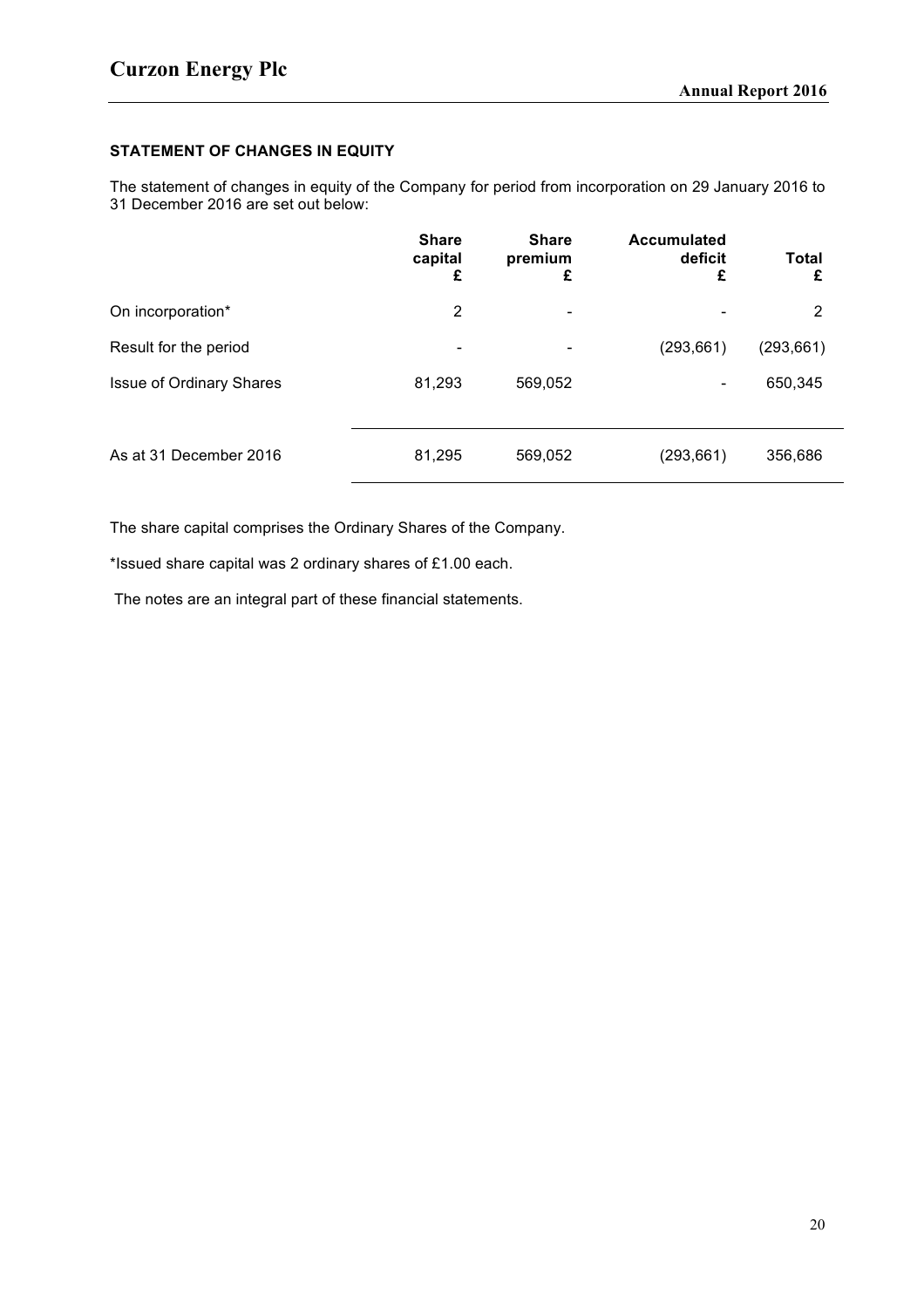# **STATEMENT OF CASH FLOWS**

The cash flow statement of the Company from the date of incorporation on 29 January 2016 to 31 December 2016 is set out below: **Period ended**

|                                                  | <b>Feriod ended</b><br>31 December<br>2016<br>£ |
|--------------------------------------------------|-------------------------------------------------|
| <b>Cash flows from operating activities</b>      |                                                 |
| Loss for the period<br>Finance income            | (293, 661)                                      |
| Movements in working capital:                    | (21, 423)                                       |
| Increase in trade and other payables             | 91,456                                          |
| <b>Cash used in operations</b>                   | (223, 628)                                      |
| <b>Financing activities</b>                      |                                                 |
| Proceeds from issue of Ordinary Shares           | 650,347                                         |
| Net cash from financing activities               | 650,347                                         |
| <b>Investing activities</b>                      |                                                 |
| Increase in related party receivables            | (416,004)                                       |
| Net cash used in investing activities            | (416, 004)                                      |
| Net increase in cash and cash equivalents        | 10,715                                          |
| Cash and cash equivalents at beginning of period |                                                 |
|                                                  |                                                 |
| Cash and cash equivalents at end of period       | 10,715                                          |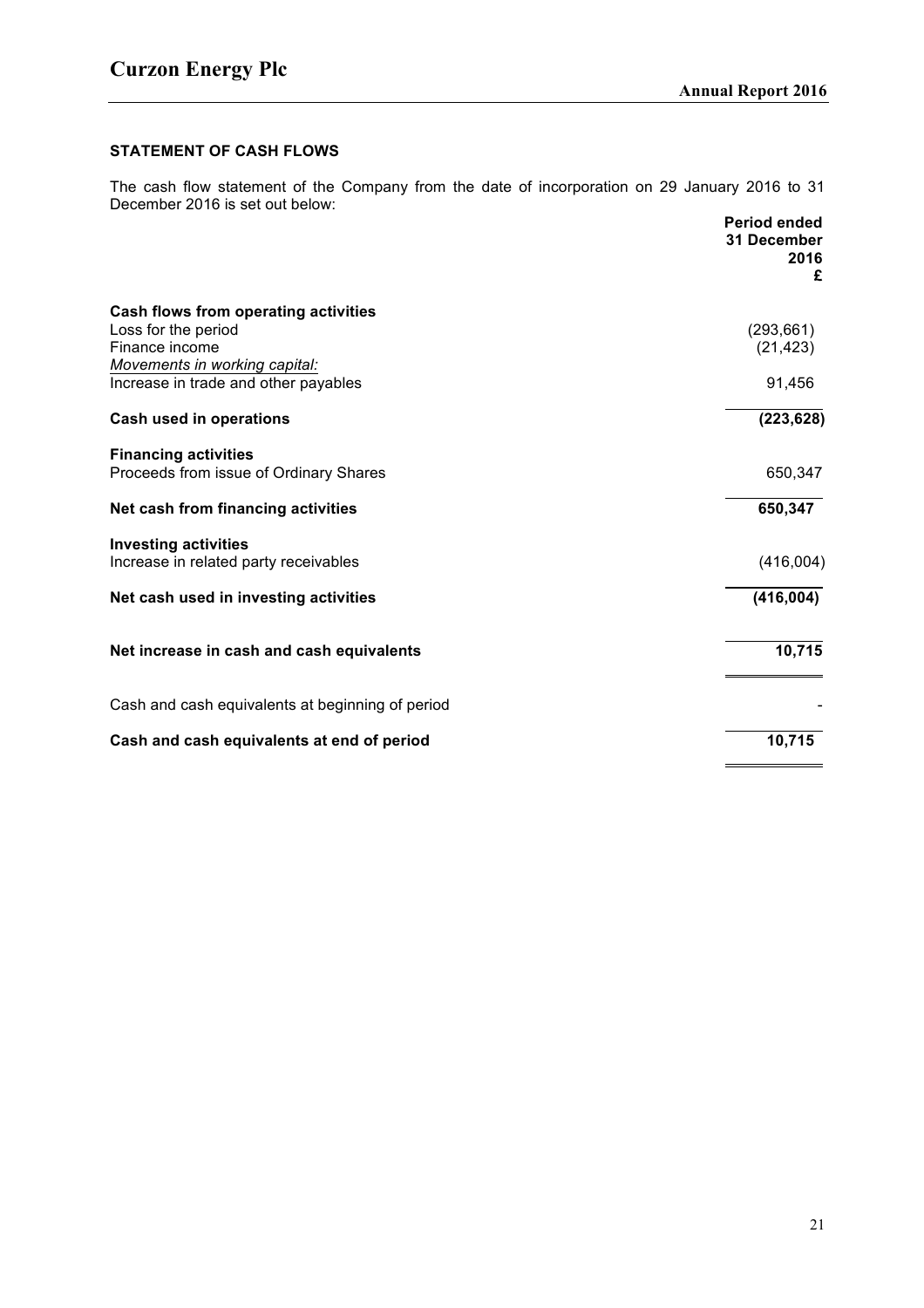### **NOTES TO THE FINANCIAL STATEMENTS**

#### **1. General information**

The Company was incorporated and registered in England and Wales on 29 January 2016 as a public limited company under the name Westport Energy Plc. The Company was re-registered as a public company on 2 December 2016 and changed its name to Curzon Energy Plc. The Company's registered number is 09976843 and its registered office is at Kemp House, 152 City Road, London EC1V 2NX. On 4 October 2017, the Company's shares were admitted to the Official List (by way of Standard Listing) and to trading on the London Stock Exchange's Main Market.

With effect from Admission, the Company has been subject to the Listing Rules and the Disclosure Guidance and Transparency Rules (and the resulting jurisdiction of the UK Listing Authority) to the extent such rules apply to companies with a Standard Listing pursuant to Chapter 14 of the Listing Rules.

The principal activity of the Company is that of a holding company for its subsidiaries, as well as performing all administrative, corporate finance, strategic and governance functions of the Group. The Company's investments comprise subsidiaries in companies which operate in the coalbed methane gas sector.

#### **2. Accounting Policies**

#### **Basis of preparation**

The principal accounting policies adopted by the Company in the preparation of these financial statements are set out below.

The financial statements have been presented in British Pounds  $(E)$ , being the functional currency of the Company.

The financial statements have been prepared in accordance with IFRS, including interpretations made by the International Financial Reporting Interpretations Committee issued by the International Accounting Standards Board. The standards have been applied consistently.

#### **Going concern**

At 31 December 2016 the Company held cash balances of £10,715. Subsequent to the year end the Company raised £1.6m net proceeds from the placing of shares in September 2017, the Company's post placing cash resources are considered sufficient to meet its obligations.

The Directors are now looking to implement the development of the Coos Bay business whilst keeping day-to-day overhead costs under control. The acquisition of Coos Bay is the first step in the Company's acquisition strategy.

The Board believes that the Company will be able to raise, as required, sufficient cash or reduce its commitments to enable it to continue these objectives, and to continue to meet, as and when they fall due, its liabilities for at least the next twelve months from the date of approval of these financial statements. The financial statements have, therefore, been prepared on the going concern basis.

#### **Comparative figures**

No comparative figures have been presented as the financial statements cover the period from incorporation on 29 January 2016 to 31 December 2016.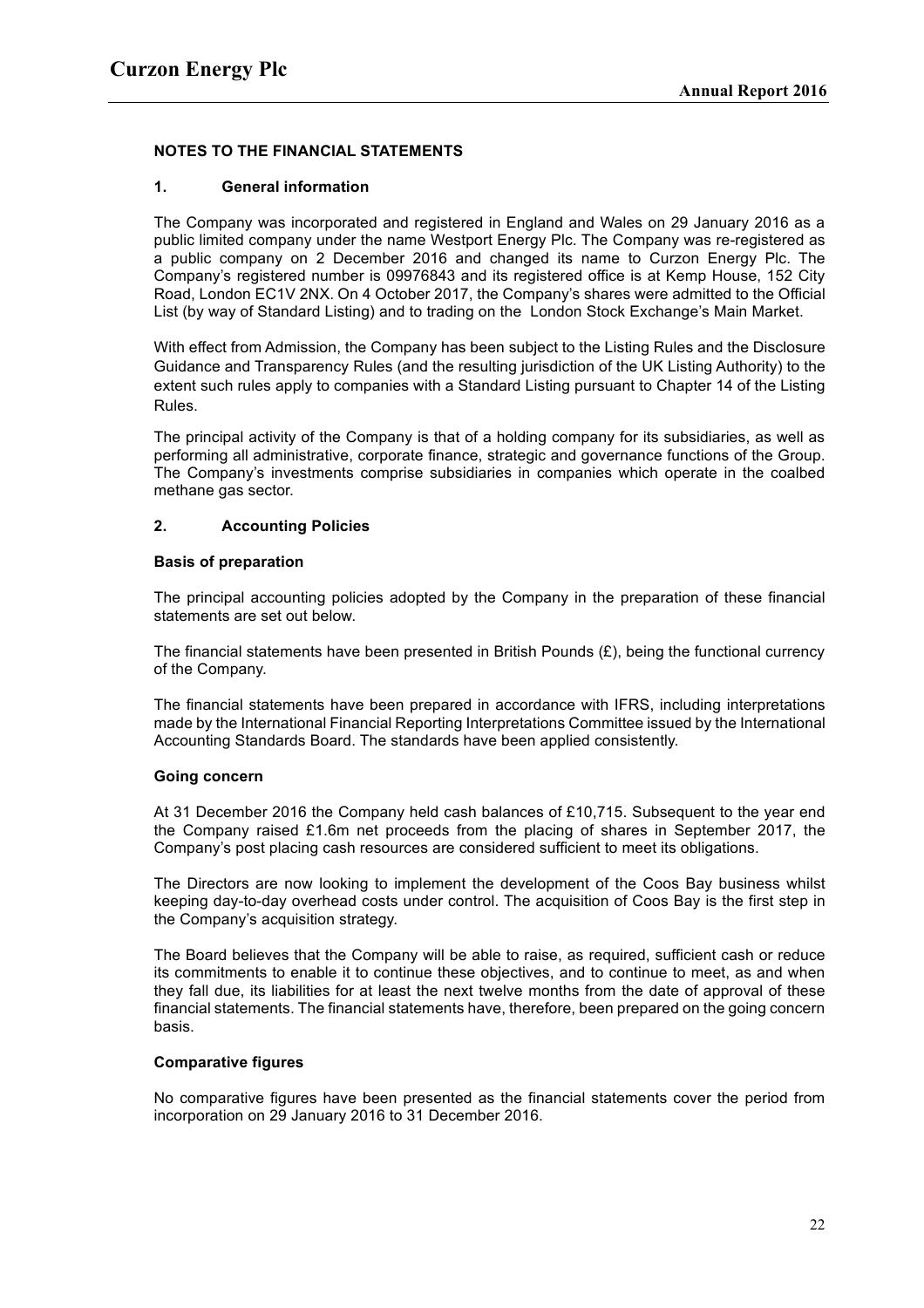#### **Standards and interpretations issued but not yet applied**

A number of new standards and amendments to standards and interpretations have been issued but are not yet effective and in some cases have not yet been adopted by the European Union.

The Directors do not expect that the adoption of these standards will have a material impact on the financial statements of the Company in future periods, except that IFRS 9 *"Financial Instruments"* will impact both the measurement and disclosures of financial instruments, IFRS 15 *"Revenue from Contracts with Customers"* may have an impact on revenue recognition and related disclosures and IFRS 16 *"Leases"* will have an impact on the recognition of operating leases. At this point it is not practicable for the Directors to provide a reasonable estimate of the effect of these standards as their detailed review of these standards is still ongoing.

#### **Financial assets and liabilities**

The Directors determine the classification of the Company's financial assets and liabilities at initial recognition.

#### **Cash and cash equivalents**

The Company considers any cash on short-term deposits and other short-term investments to be cash equivalents.

#### **Use of assumptions and estimates**

In preparing the Company's financial statements, the Directors have to make judgements on how to apply the Company's accounting policies and make estimates about the future. The Directors do not consider there to be any critical judgments that have been made in arriving at the amounts recognised in these financial statements.

#### **3. Related party receivables**

|          | As at       |
|----------|-------------|
|          | 31 December |
|          | 2016        |
|          | £           |
| US Group | 437,427     |

The US Group (comprising Westport Energy Acquisition, Inc. and its wholly owned subsidiary Westport Energy LLC ) is a related party through common control.

During the period ended 31 December 2016, the maximum amount owed by the US Group to the Company was £437,427. The related party loan is unsecured and is repayable on demand. Interest is receivable at a rate of 9%. At 31 December 2016 £21,423 was accrued and included in the above balance.

#### **4. Share capital**

|                                    | As at       |
|------------------------------------|-------------|
|                                    | 31 December |
|                                    | 2016        |
|                                    | <b>No</b>   |
| Share capital                      |             |
| 2 ordinary £1 shares issued at par | 2           |
| Shares issued                      | 81,293      |
| Total number of shares             | 81,295      |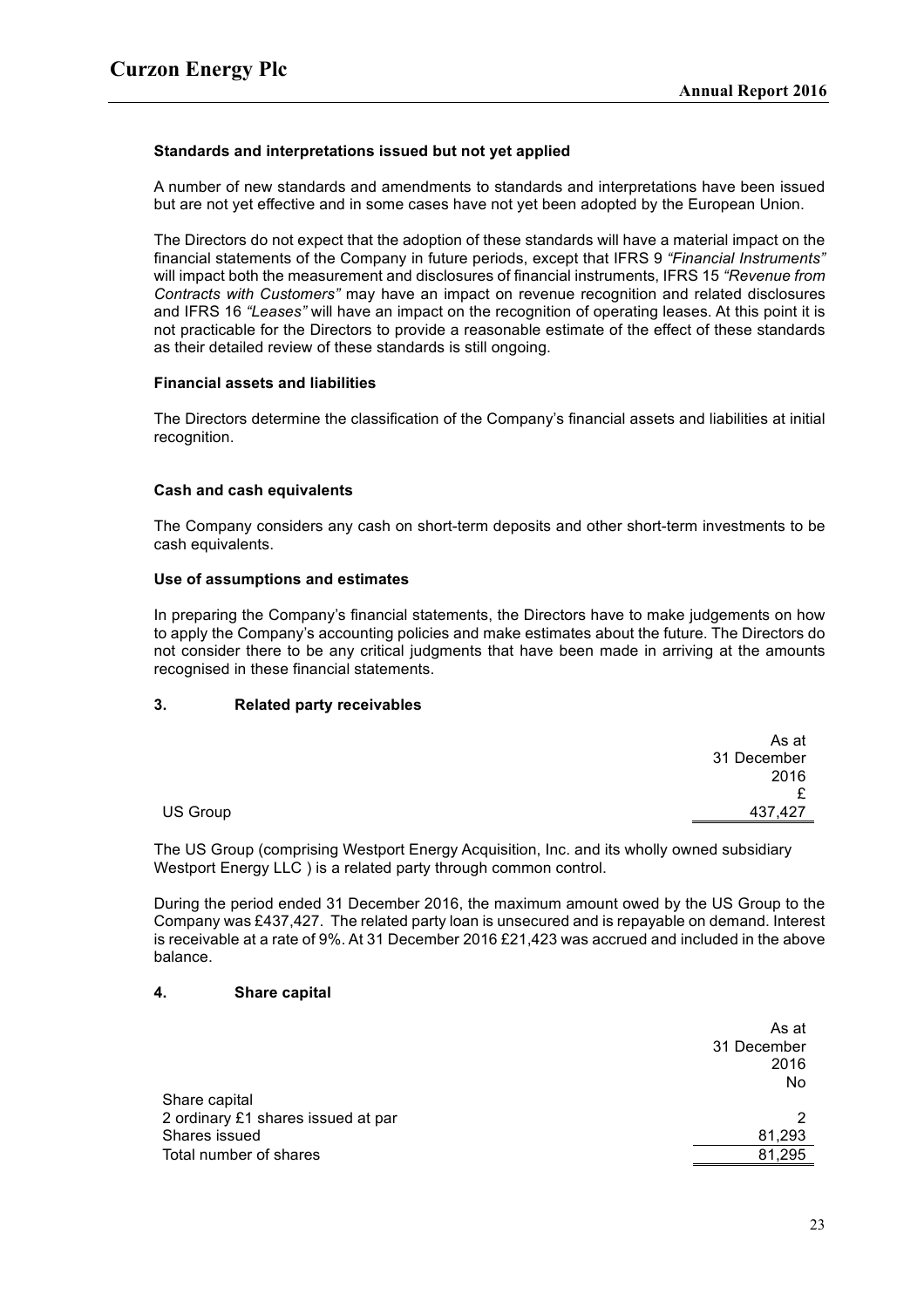On 29 January 2016, the Company was incorporated and on incorporation, the issued share capital of the Company was £2, comprising 2 fully paid ordinary shares of £1.00 each issued to 4 Sea-Sons, LLC and M10 Ventures LLC fully paid up.

During the period to 31 December 2016 the Company issued 81,293 ordinary £1 shares at £8 per share.

#### **5. Administrative expenses**

|                                                                                  | Period ended<br>31 December<br>2016 |
|----------------------------------------------------------------------------------|-------------------------------------|
| Costs in connection with the Acquisition and Admission<br>Auditor's remuneration | 305,052                             |
| audit of the financial statements                                                | 6,000                               |
| other services                                                                   |                                     |
| Directors' remuneration                                                          |                                     |
| Bank charges                                                                     | 32                                  |
|                                                                                  | 315,084                             |

No remuneration was paid to Directors, key management or employees during the period.

Other than its five Directors, the Company did not have any employees during the period ended 31 December 2016.

#### **6. Loss per Ordinary Share**

The calculation of loss per Ordinary Share (basic and diluted) for the relevant period is based on the loss after income tax attributable to equity holders for the period from incorporation on 29 January 2016 to 31 December 2016, as amended for the subdivision of shares as set out in note 10 as follows:

Loss attributable to equity holders  $(E)$   $E(293,661)$ 

Weighted average number of Ordinary Shares 4,681,713

Loss per Ordinary Share  $(E)$  (basic and diluted)  $E(0.06)$ 

The Company did not have any potential ordinary shares in the period reported.

#### **7. Financial instruments – risk management**

The Company is exposed through its operations to credit risk and liquidity risk. In common with all other businesses, the Company is exposed to risks that arise from its use of financial instruments. This note describes the Directors' objectives, policies and processes for managing those risks and the methods used to measure them. Further quantitative information in respect of these risks is presented throughout the Company's financial statements.

#### **Financial instruments**

The carrying value of the financial instruments of the Company as at 31 December 2016 comprised £10,715 of cash, £ 437,427 of receivables and £91,456 of trade and other payables.

#### **General objectives, policies and processes**

The Directors have overall responsibility for the determination of the Company's risk management objectives and policies. Further details regarding these policies are set out below: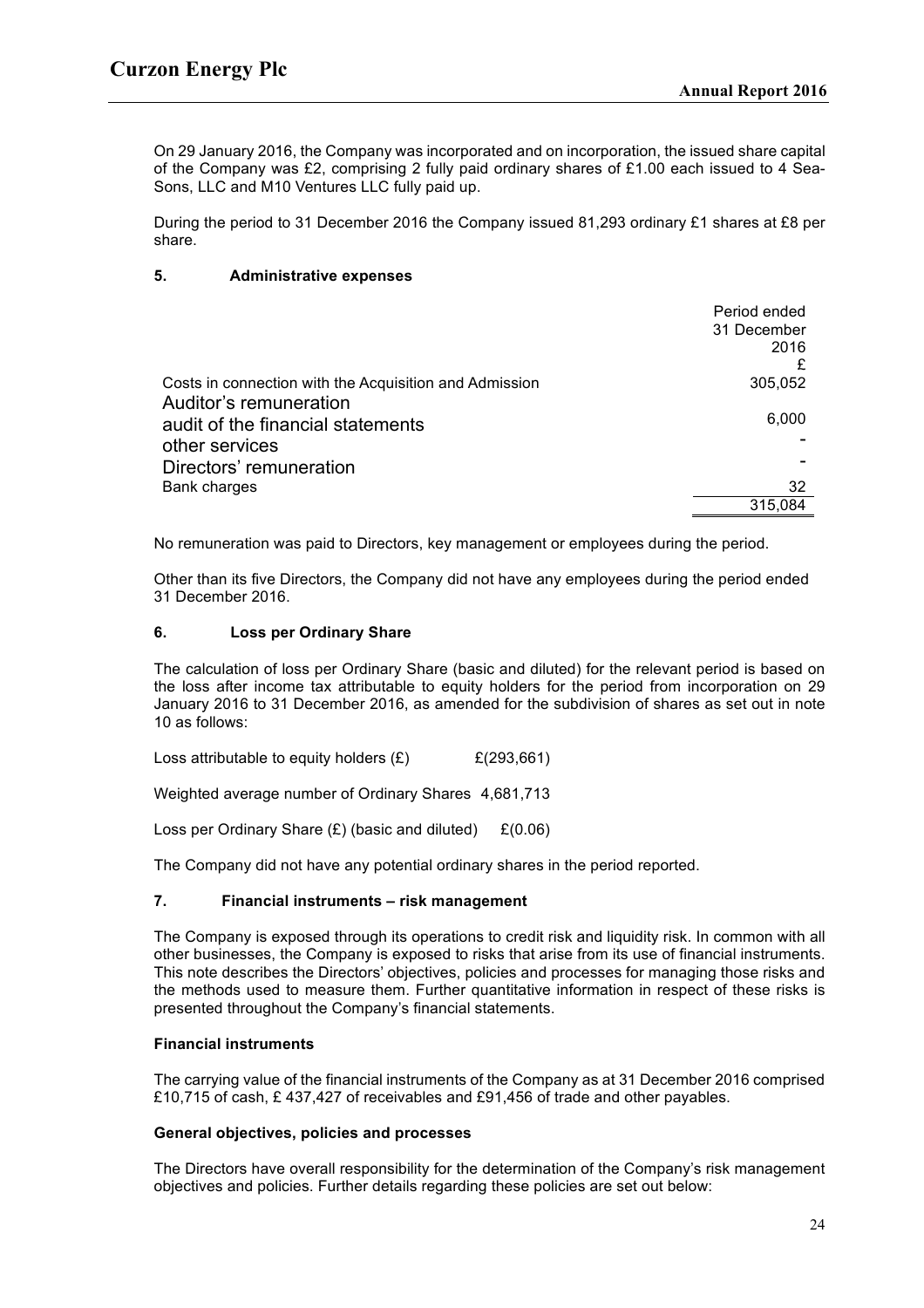#### **Credit risk**

The Company had cash of £10,715 as at 31 December 2016. The maximum exposure to credit risk at the end of the reporting period is the fair value of cash set out above. The Company held no collateral as security.

#### **Liquidity risk**

Liquidity risk arises from the Directors' management of working capital. It is the risk that the Company will encounter difficulty in meeting its financial obligations as they fall due.

The Directors' policy is to ensure that the Company will always have sufficient cash to allow it to meet its liabilities when they become due. To achieve this aim, the Directors seek to maintain a cash balance sufficient to meet expected requirements.

The Directors have prepared cash flow projections on a monthly basis through to 31 December 2019. At the end of the period under review, these projections indicated that the Company expected to have sufficient liquid resources to meet its obligations under all reasonably expected circumstances.

#### **8. Capital risk management**

The Directors' objectives when managing capital are to safeguard the Company's ability to continue as a going concern in order to provide returns for shareholders and benefits for other stakeholders and to maintain an optimal capital structure to reduce the cost of capital. The Company has been financed by equity. In the future, the capital structure of the Company is expected to consist of borrowings and equity attributable to equity holders of the Company, comprising issued share capital and reserves.

#### **9. Segment information**

IFRS 8 requires operating segments to be identified on the basis of internal reports about components of the Company that are regularly reviewed by the Board. As at 31 December 2016, the Company did not trade. Accordingly, no segmental analysis has been provided in these financial statements.

#### **10. Subsequent events**

On 28 May 2017, the Company subdivided each Ordinary Share of £1 each into 100 Ordinary Shares of £0.01 each. Following the subdivision, the aggregate number of Ordinary Shares in issue was 8,129,700.

On 26 September 2017, Coos Bay assigned to the Company a \$150,000 short-term promissory note issued by Coos Bay to YA Global on 18 April 2017.

On 26 September 2017, the Company offered to YA Global, in full satisfaction of all amounts owed under its \$150,000 short-term promissory note, 1,200,000 ordinary shares of the Company, which offer was accepted by YA Global. The 1,200,000 ordinary shares are subject to a one-year lock-in agreement.

On 26 September 2017, Coos Bay assigned to the Company a promissory note for \$100,000 issued by Coos Bay to Jonathan Gellis.

On 26 September 2017, Coos Bay transferred to the Company a promissory note for £300,000 issued by Coos Bay to Cuart Investments PCC Ltd ("Cuart"). On 04 October 2017, Cuart transferred its entire interest in the promissory note to Barry Liben.

Subsequent to 31 December 2016, Coos Bay has paid £101,000 of costs on behalf of the Company. This amount remains outstanding as at the date of these financial statements.